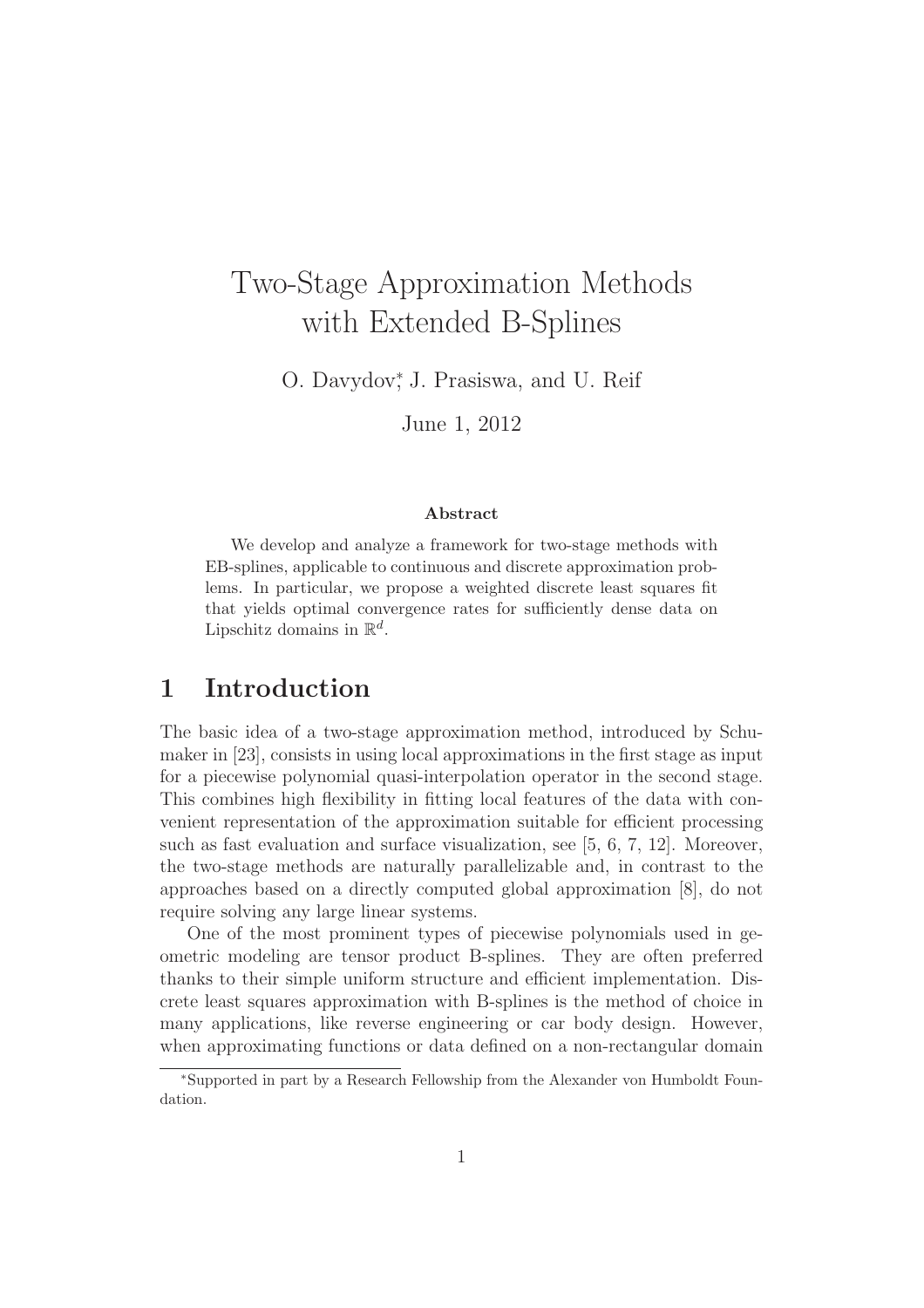

Figure 1: Large error near boundary

 $\Omega$ , the trimming required at the boundary leads to severe problems because the basis functions typically lose their stability when restricted to  $\Omega$ . Figure 1 illustrates a typical problem arising in scattered data fitting, where a function is approximated from its values at a finite set of data sites. Here, the domain  $\Omega$  is the disk with radius  $r = 2.5$  centered at the origin. The function  $f : \Omega \ni (x, y) \mapsto \sin(x) + y^2$  is to be approximated using its values on a finite set of evenly distributed data sites in the discrete least squares sense by biquadratic tensor product B-splines with integer knots. Since  $f$  is defined only on  $\Omega$ , it makes sense to restrict also the approximant to that set. Hence, only the 56 B-splines whose support intersects  $\Omega$  are relevant for solving the problem, and all others are disregarded. The condition number of the normal equation for determining the spline coefficients is about  $2.5 \cdot 10^{13}$ , indicating a loss of stability of the standard B-spline basis. However, diagonal preconditioning reduces the condition number to a modest value of less than 1000 so that the system can be solved accurately. This observation is in line with the results in [21] concerning stabilization of B-splines by normalization. The maximal error at the data sites is less than 0.01. By contrast, the maximal deviation between the given function and the approximating spline on all of the disk is more than 100 times larger, where the peaks are located near the boundary, see Figure 1(b). This problem, shown here in a particularly drastic case, is persistent, even when using very dense data sets.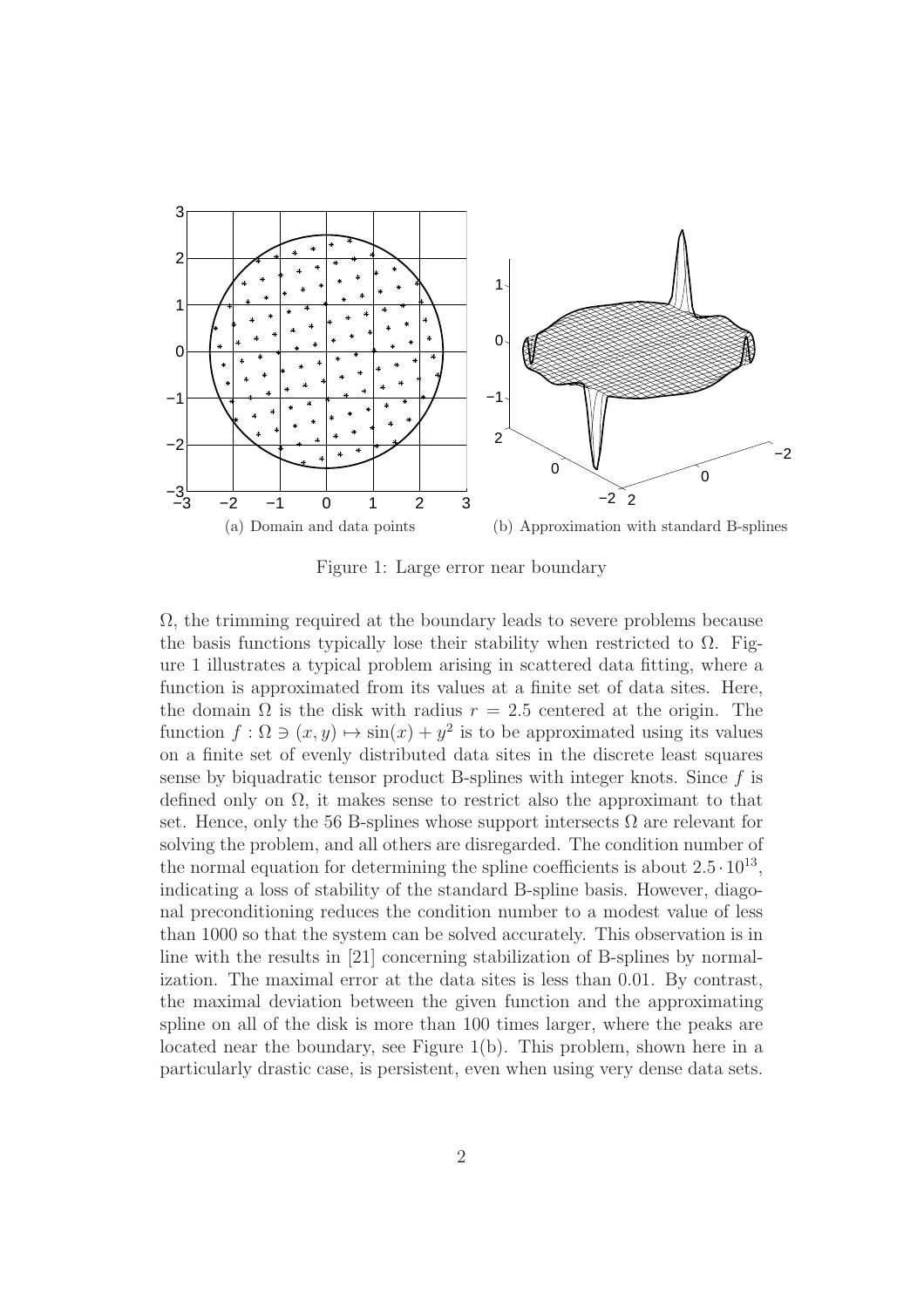

Figure 2: Uneven data distribution

To overcome these difficulties, we suggest the use of extended B-splines (EB-splines), as introduced in [15, 13]. The basic idea is that B-splines supported near the boundary of the domain are coupled with inner ones. This process yields a stable basis, what is important from a practical point of view. However, boundary artifacts, as shown above, are related to the approximation space itself, and occur independent of the chosen basis. It was observed in [14], and will be proven here, that approximation in EBspline spaces avoids undesirable behavior near the boundary and provides optimal convergence on all of the domain.

Even when using well suited bases there is another subtle problem with ordinary discrete least squares fits. It arises when using unevenly distributed data sited, see [19] for a similar discussion in the context of moving least squares methods. We illustrate this problem by a slightly artificial example, presented in Figure 2. Here, the function  $f(x, y) = 1 - x^2 - y^2$  is approximated on  $[-0.5, 0.5]^2$  by bilinear polynomials. We assume that a large number of data points lies on a segment of the circle obtained by projecting the intersection curve of the graphs of  $s(x, y) = kx + 0.75$  and f into the xyplane. As illustrated in Figure 2(b), this uneven distribution of data sites forces the discrete least squares fit to deviate from  $f$  by more than  $k/24$ , see the calculations in Example 5.3. Since  $k$  may be chosen arbitrary large, the discrete least squares fit cannot guarantee reasonably small approximation error. By contrast, an optimal fit on the same data with respect to the discrete max-norm would yield a maximal error of order  $h^2$ .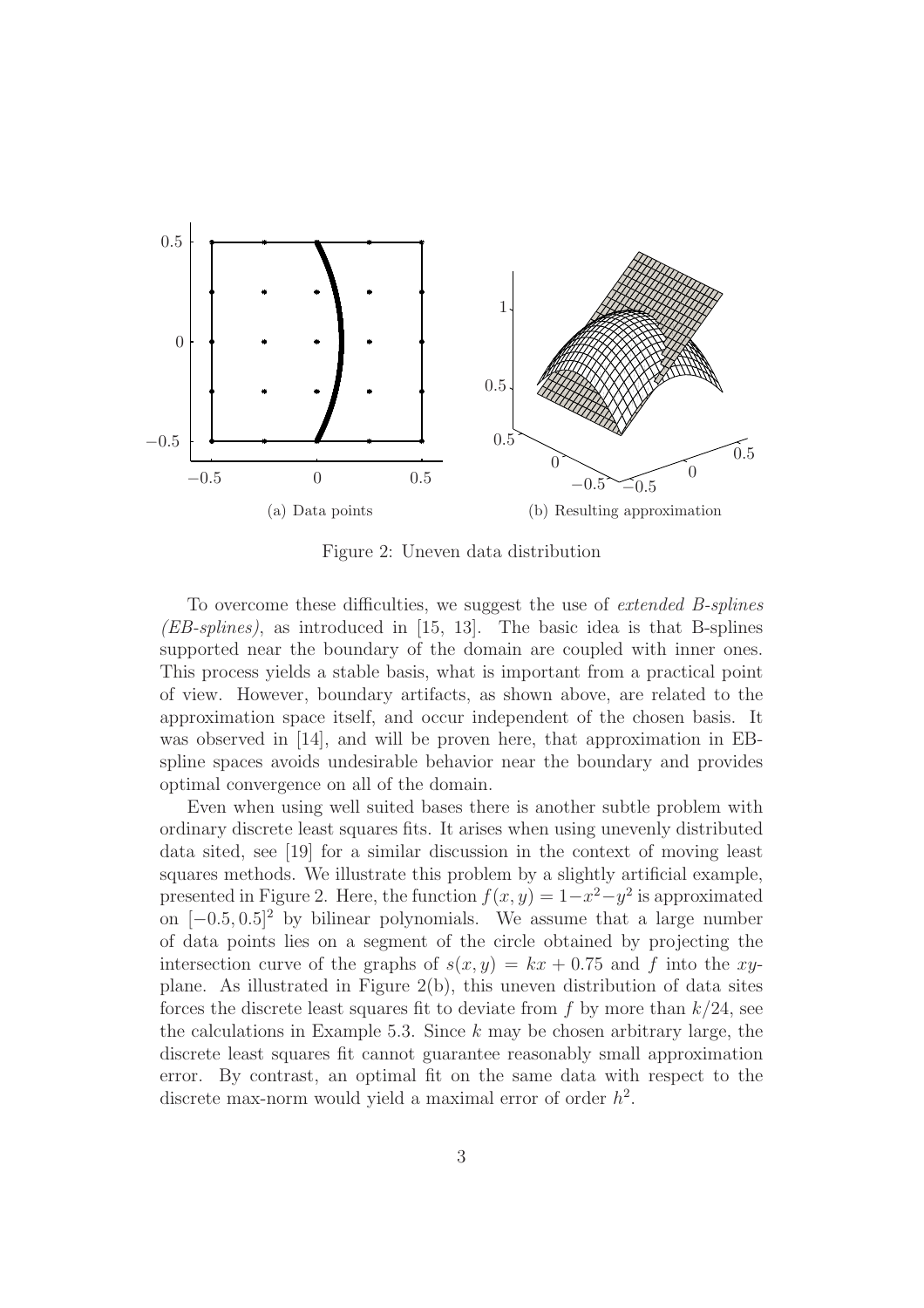The purpose of this paper is to develop and analyze a framework for two-stage methods with EB-splines, free of the problems discussed above. In particular, we propose a local weighted least squares fit which yields optimal convergence rates for sufficiently dense data on Lipschitz domains in  $\mathbb{R}^d$ .

Since the local approximations in the first stage have to be performed on subdomains of  $\Omega$  which may inherit a complicated boundary from  $\Omega$ , and by considerations of efficiency, we propose to use EB-splines also as the local approximation tool. Therefore we need error bounds which do not include constants depending on the subdomains in an undisclosed way. Unfortunately, the Bramble-Hilbert Lemma in its known variants can only be used on relatively simple domains (e.g. star-shaped or convex), and the standard approach of applying an extension theorem for Sobolev spaces is ruled out because it makes the constants in the local error bounds dependent on the subdomains. Instead, we develop a new approach based on extending any subset of  $\Omega$  to a graph-bounded set.

The paper is organized as follows. In Section 2 we establish a Bramble-Hilbert-type lemma for sufficiently small subsets of  $\Omega$  in the particular form required later on. Section 3 is devoted to EB-splines and some of their basic properties. Then, in Section 4, two-stage methods for EB-splines are defined and analyzed. These results, which are fairly general, are specialized to local least squares techniques in Section 5. While the continuous case is easily settled, discrete problems require more care. We consider both standard least squares techniques and a weighted fit that yields qualitatively optimal approximation results. Finally, in Section 6, we confirm our theoretical results by numerical experiments.

## 2 Local polynomial approximation

In this paper, we consider the approximation of functions on a bounded connected *Lipschitz domain*  $\Omega \subset \mathbb{R}^d$ , characterized as follows: For some numbers  $\delta, \mu > 0$  and each  $\ell$  in some finite index set  $\Lambda \subset \mathbb{N}$ , there is an open cube  $Y_{\ell} := (0, \eta_{\ell})^{d-1}$ , a function  $\zeta_{\ell} : Y_{\ell} \to [\delta, \infty)$  with Lipschitz constant

$$
\sup_{y,y'\in Y_{\ell}}\frac{|\zeta_{\ell}(y)-\zeta_{\ell}(y')|}{\|y-y'\|_{\infty}}\leq \mu,
$$

and an isometric map  $I_{\ell} : \mathbb{R}^d \to \mathbb{R}^d$  such that

$$
\Omega = \bigcup_{\ell \in \Lambda} I_{\ell}(\Omega_{\ell}), \quad \Omega_{\ell} := \{ (y, z) \in Y_{\ell} \times \mathbb{R} : 0 < z < \zeta_{\ell}(y) \}.
$$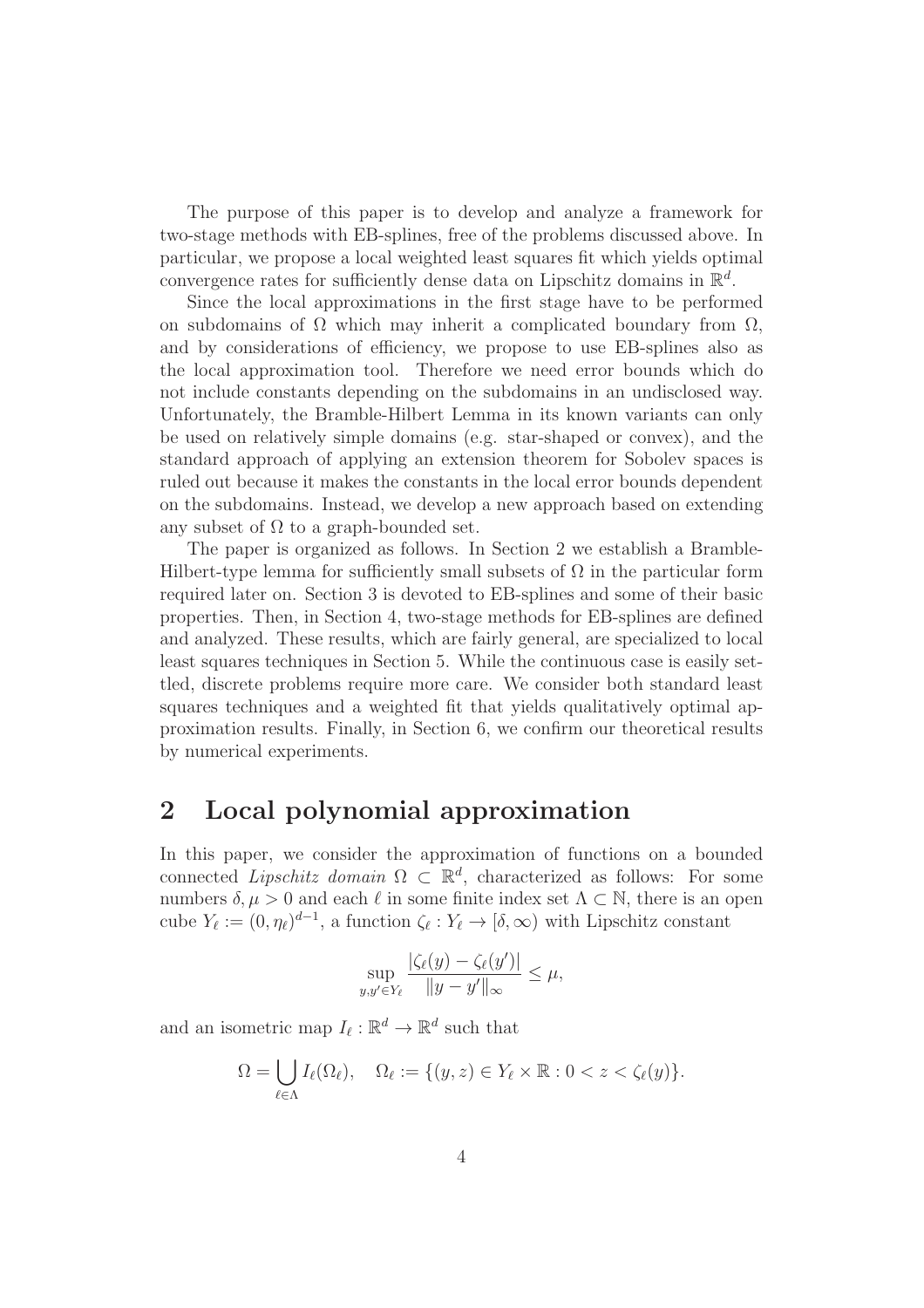Further, the sets  $I_{\ell}(\Omega_{\ell})$  overlap such that the subsets  $\Omega_{\ell}' := \{(y, z) \in \Omega_{\ell} :$  $\delta < y < \eta_{\ell} - \delta, z > \delta$  still provide a covering of  $\Omega$ , i.e.,  $\Omega = \bigcup_{\ell \in \Lambda} I_{\ell}(\Omega_{\ell}')$ .

Note that every bounded domain  $\Omega$  with a locally Lipschitz boundary satisfies the above conditions for suitable  $\mu$  and  $\delta$ . Indeed, in this case every point inside the domain belongs to a cube contained in  $\Omega$ , and every point on the boundary of  $\Omega$  has a neighborhood whose intersection with the boundary is the graph of a Lipschitz continuous function [1]. By choosing a suitable cube inside this neighborhood, and then extracting a finite cover thanks to the compactness of  $\overline{\Omega}$ , we will get the desired sets  $\Omega_{\ell}$  and isometries  $I_{\ell}$ . However, the parameter  $\delta$  introduced here plays a prominent role in our analysis as it provides an upper bound on the size of subsets for which various estimates hold, see e.g., Lemma 2.3 and equation (14). Therefore, for any given domain it is desirable to have  $\delta$  as large as possible. It is not difficult to show, for example, that for the unit disk in 2D the above definition holds with any  $\delta < \sqrt{2}/2$ .

Let  $p, p' \in [1, \infty]$  be a pair of *conjugate exponents*, related by  $1/p+1/p' =$ 1. As usual, we set  $1/p = 0$  for  $p = \infty$ . The *Sobolev space*  $W_p^n(\Omega)$  of order  $n \in \mathbb{N}$  is the closure of the set of smooth functions on  $\Omega$  with respect to the norm

$$
||f||_{W_p^n(\Omega)} := \sum_{k \le n} |f|_{W_p^k(\Omega)}, \quad |f|_{W_p^k(\Omega)} := \sum_{|\alpha|=k} ||f^{(\alpha)}||_{L^p(\Omega)},
$$

where  $|\alpha| = \alpha_1 + \cdots + \alpha_d$  and  $f^{(\alpha)} := \frac{\partial^{|\alpha|} f}{\partial^{\alpha_1} x_1 \cdots \partial^{\alpha_d}}$  $\frac{\partial^{|\alpha|} f}{\partial^{\alpha_1} x_1 \cdots \partial^{\alpha_d} x_d}.$ 

Let  $\mathbb P$  be the space of real-valued d-variate polynomials. We define the subspace  $\mathbb{P}^n$  of polynomials of *coordinate order* n and the subspace  $\tilde{\mathbb{P}}^n$  of polynomials of total order n by

$$
\mathbb{P}^n := \{ \pi \in \mathbb{P} : \pi^{(\alpha)} = 0 \text{ for all } \alpha \text{ with } \max_i \alpha_i = n \},
$$
  

$$
\tilde{\mathbb{P}}^n := \{ \pi \in \mathbb{P} : \pi^{(\alpha)} = 0 \text{ for all } \alpha \text{ with } |\alpha| = n \},
$$

respectively. Clearly,  $\tilde{\mathbb{P}}^n \subset \mathbb{P}^n$ .

Throughout the paper, the order  $n \in \mathbb{N}$ , the space dimension  $d \geq 2$ , the exponent  $p \in [1,\infty]$ , and the domain  $\Omega$  according to the above construction, are regarded as fixed parameters. Equally, some *size factor*  $r > 1$  and some bound  $\rho > 0$  on the *distortion* of knot sequences, to be introduced in the next section, are fixed. To formalize the concept of generic constants, we introduce relations  $\preccurlyeq$  and  $\succcurlyeq$ , defined as follows. Given the fixed parameters  $n, d, p, \Omega, r, \rho$ , it is

$$
A \preccurlyeq B \quad \text{and} \quad B \succcurlyeq A
$$

if and only if there exists a positive real constant c such that  $A \leq cB$  for any instance of the real-valued terms  $A$  and  $B$  within some range defined in the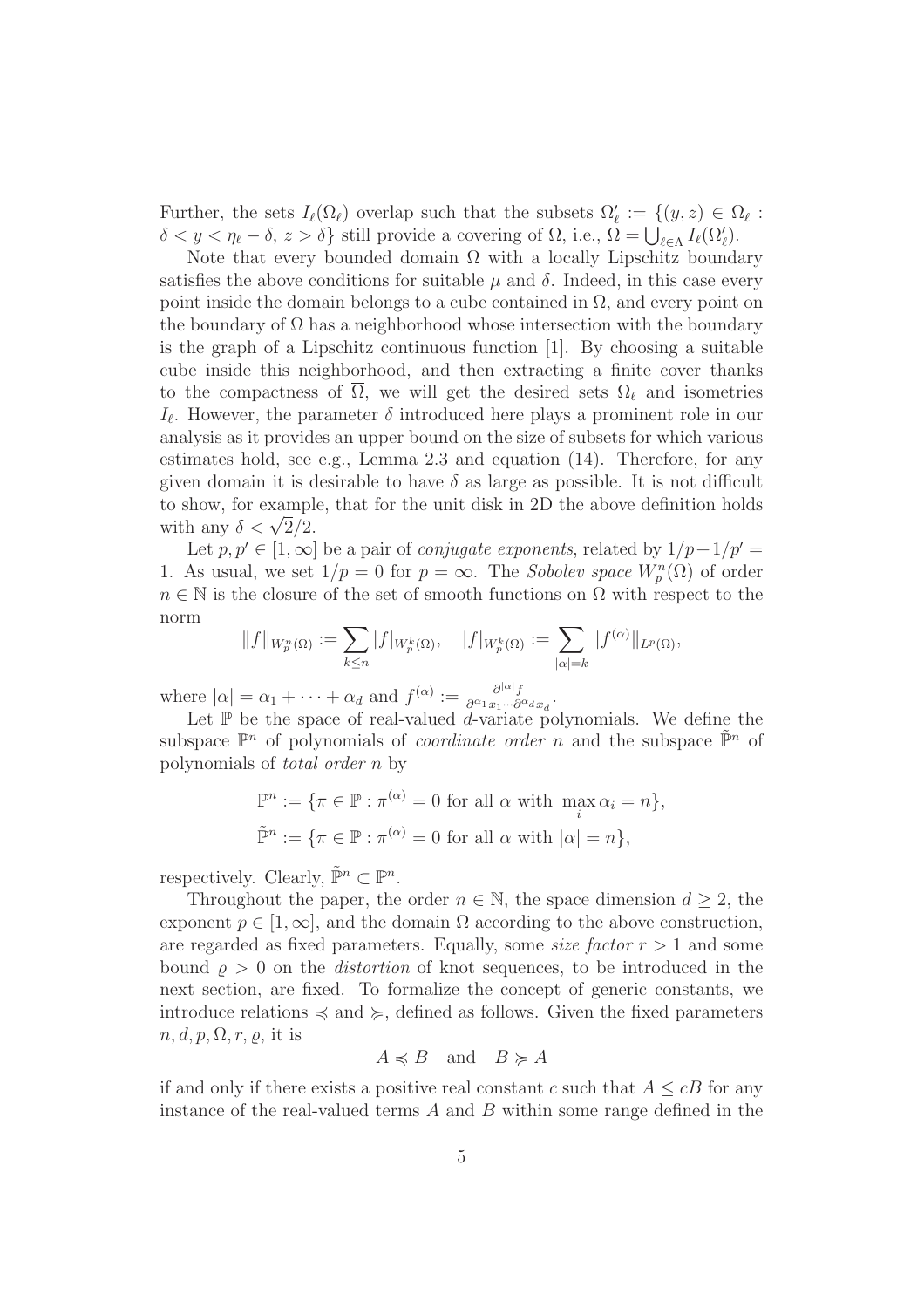context.

**Definition 2.1** Given a continuous function  $\zeta$  :  $(0, 1)^{d-1} \rightarrow [1, 2]$ , and an isometry  $I : \mathbb{R}^d \to \mathbb{R}^d$ , the corresponding graph-bounded set  $\gamma \subset \mathbb{R}^d$  with scaling factor  $q > 0$  is defined by

$$
\gamma := I(q\gamma_*)
$$
,  $\gamma_* := \{(y, z) \in (0, 1)^{d-1} \times \mathbb{R} : 0 < z < \zeta(y)\}.$ 

The *Bramble-Hilbert Lemma* is the key to establishing local approximation properties of splines. In principle, the following variant for the graphbounded sets could be derived from results in [22], but we include a proof for the sake of completeness.

**Lemma 2.2** For any graph-bounded set  $\gamma$  with scaling factor q, and for any function  $f \in W_p^n(\gamma)$ , there exists a polynomial  $\pi \in \tilde{\mathbb{P}}^n$  with

$$
|f - \pi|_{W_p^m(\gamma)} \preccurlyeq q^{n-m} |f|_{W_p^n(\gamma)}, \quad m \le n. \tag{1}
$$

*Proof:* Under isometries,  $\tilde{\mathbb{P}}^n$  is invariant and Sobolev semi-norms change at most by a factor depending only on the order. Further, (1) is invariant with respect to scaling. Hence, without loss of generality, we may assume that the isometry I is the identity, and that  $q = 1$ , i.e.,  $\gamma = \gamma_*$ . Let  $\gamma_0 := (0, 1)^d \subset \gamma$ . By the Bramble-Hilbert Lemma [3], there exists a polynomial  $\pi \in \tilde{\mathbb{P}}^n$  such that

$$
|f - \pi|_{W_p^m(\gamma_0)} \preccurlyeq |f|_{W_p^n(\gamma_0)}, \quad m \le n,\tag{2}
$$

We show that the same polynomial  $\pi$  satisfies the required estimate on  $\gamma$ . To this end, we prove

$$
|f - \pi|_{W_p^m(\gamma)} \preccurlyeq |f|_{W_p^n(\gamma)}, \quad m \le n,
$$

by induction on m, decrementing from the case  $m = n$ , which is trivial. Assume that the assertion is true for some  $m \leq n$ . For any multi-index  $\alpha$  of total order  $|\alpha| = m - 1$ , consider the function  $\Delta := f^{(\alpha)} - \pi^{(\alpha)}$ . For  $y \in Y := (0, 1)^{d-1}$  and  $0 < z < \zeta(y)$ , let

$$
\Delta_1(y,z) := \Delta(y,z/\zeta(y)), \quad \Delta_2(y,z) := \int_0^{\zeta(y)} |\partial_z \Delta(y,t)| dt.
$$

Clearly,

$$
|\Delta(y, z) - \Delta_1(y, z)| = \Big| \int_{z/\zeta(y)}^z \partial_z \Delta(y, t) dt \Big| \leq \Delta_2(y, z),
$$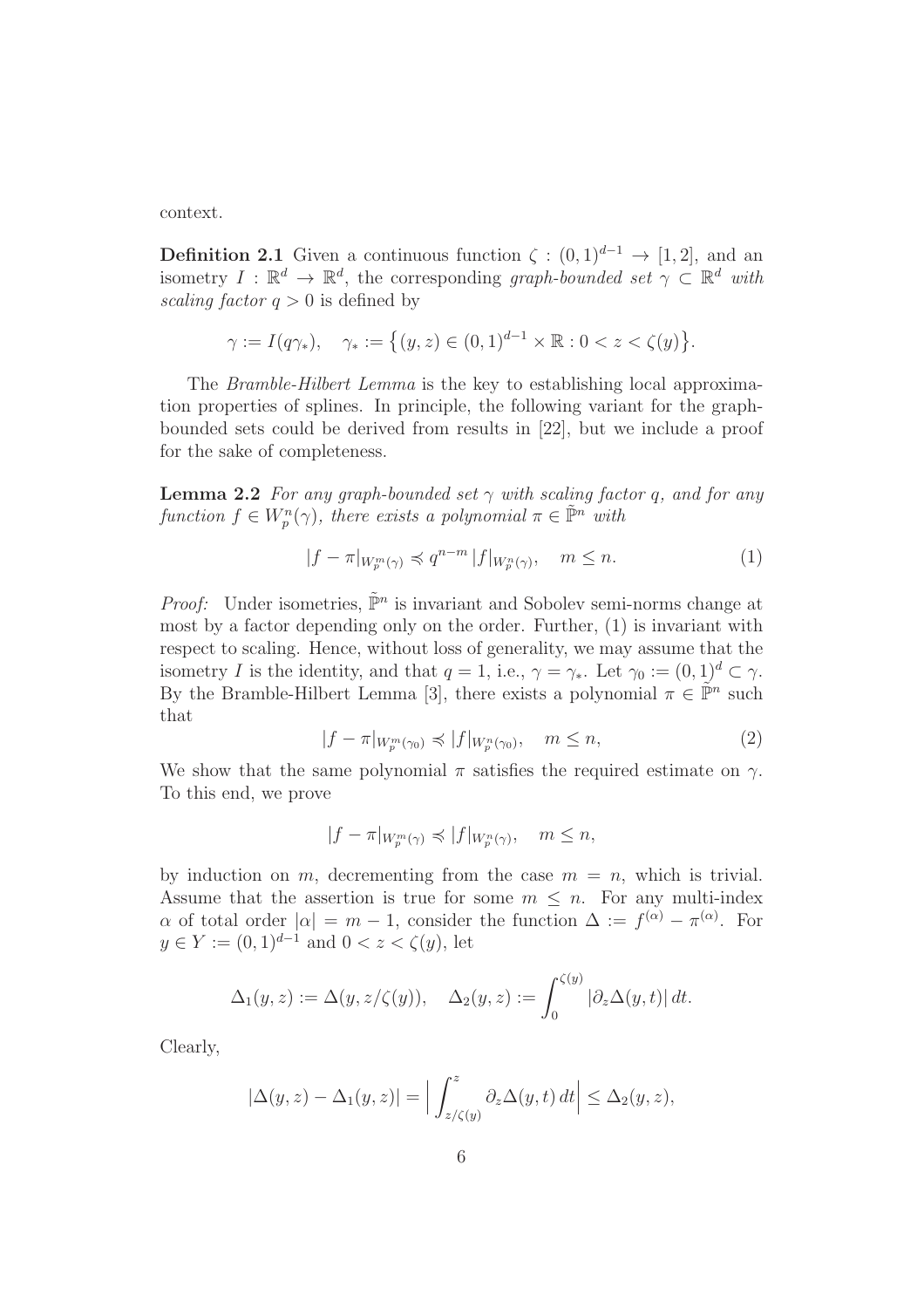which implies  $|\Delta| \leq |\Delta_1| + |\Delta_2|$ . First, substituting  $u = z/\zeta(y)$  and using (2), we obtain

$$
\|\Delta_1\|_{L^p(\gamma)}^p \le \int_Y \int_0^{\zeta(y)} |\Delta(y, z/\zeta(y))|^p \, dz dy \le 2 \int_Y \int_0^1 |\Delta(y, u)|^p \, du dy
$$
  
=  $2 \|\Delta\|_{L^p(\gamma_0)}^p \preccurlyeq |f|_{W_p^n(\gamma_0)}^p \le |f|_{W_p^n(\gamma)}^p.$ 

Second, by Hölder's inequality and the induction hypothesis,

$$
\|\Delta_2\|_{L^p(\gamma)}^p = \int_Y \int_0^{\zeta(y)} |\Delta_2(y, z)|^p dz dy \le 2^{p/p'} \int_Y \int_0^{\zeta(y)} \int_0^{\zeta(y)} |\partial_z \Delta(y, t)|^p dt dz dy
$$
  

$$
\le 2^{1+p/p'} \int_Y \int_0^{\zeta(y)} |\partial_z \Delta(y, t)|^p dt dy = 2^p \|\partial_z \Delta\|_{L^p(\gamma)}^p \preccurlyeq |f|_{W_p^n(\gamma)}^p.
$$

Combining the two estimates and summing over all  $\alpha$  concludes the proof.  $\Box$ 

The size  $|\omega|$  of a set  $\omega \subset \Omega$  is defined as the max-norm of the diagonal of its bounding box. Polynomial approximation in a neighborhood of sufficiently small subsets of  $\Omega$  will be established by the following observation:

**Lemma 2.3** For any subset  $\gamma \subset \Omega$  of size  $|\gamma| \leq \delta/(2\sqrt{d})$ , there exists a graph-bounded set  $\gamma^*$  with scaling factor  $q := \sqrt{d} |\gamma|$  and size  $|\gamma^*| \leq (d+1)|\gamma|$ , such that  $\gamma \subset \gamma^* \subset \Omega$ . Hence, there exists a polynomial  $\pi \in \tilde{\mathbb{P}}^n$  such that

$$
|f-\pi|_{W^m_p(\gamma)}\preccurlyeq |\gamma|^{n-m} |f|_{W^n_p(\gamma^*)},\quad m\leq n.
$$

*Proof:* Let the index  $\ell \in \Lambda$  be chosen such that  $\gamma \cap I_{\ell}(\Omega_{\ell}')$  is not empty. There exists a cube  $\gamma' := (y', z') + (0, q)^d$  of size q containing the pre-image of  $\gamma$ , i.e.,  $I_{\ell}^{-1}$  $\zeta_{\ell}^{-1}(\gamma) \subset \gamma'$ . Since  $q \leq \delta/2$  and  $\gamma'$  contains points in  $\Omega'_{\ell}$ , we have  $q \leq y' \leq \eta_{\ell} - q$  and  $z' \geq q$ . Hence,

$$
\gamma'' := \left\{ (y, z) \in (y', y' + q)^{d-1} \times \mathbb{R} : z' - q < z < \min(z' + q, \zeta_{\ell}(y)) \right\}
$$

is a graph-bounded set with scaling factor q and  $I_{\ell}^{-1}$  $\mathcal{L}_{\ell}^{-1}(\gamma) \subset \gamma'' \subset \Omega_{\ell}$ , implying that  $\gamma^* := I_{\ell}(\gamma'')$  is a graph-bounded set with scaling factor q and  $\gamma \subset \gamma^* \subset$  $Ω$ . The size of  $γ^*$  is bounded by  $q√d+1 ≤ (d+1)|γ|$ . The last statement follows from Lemma 2.2.  $\Box$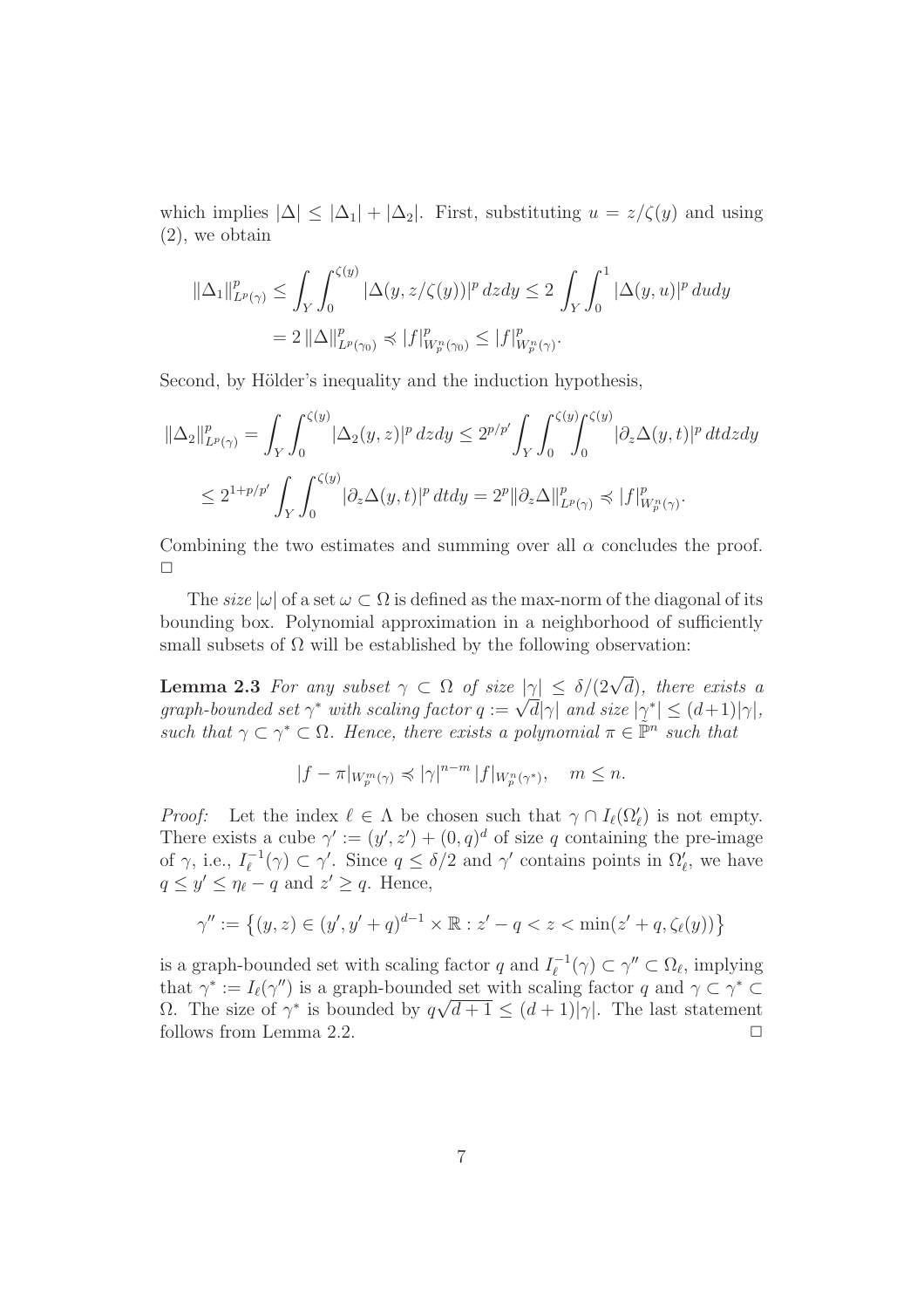### 3 Extended B-Splines

In this section, we give a brief introduction to the construction of extended B-splines and to some of their properties. More details on this topic can be found in the web-spline literature, e.g., in [13], [14].

Let

$$
T:=[T^1, T^2, \ldots, T^d]
$$

be a multivariate *knot sequence* for tensor product splines on  $\mathbb{R}^d$ . For simplicity, we assume that the knots  $t_i^{\iota}$  forming the bi-infinite sequence  $T^{\iota}$  are strictly monotone increasing and diverging, i.e.,

$$
t_i^{\iota} < t_{i+1}^{\iota}, \quad i \in \mathbb{Z},
$$

and

$$
\lim_{i \to -\infty} t_i' = -\infty, \quad \lim_{i \to \infty} t_i' = \infty
$$

for all  $\iota = 1, \ldots, d$ . The grid cell  $\Gamma_k$  corresponding to the index  $k =$  $(k^1, \ldots, k^d) \in \mathbb{Z}^d$  is defined as the half-open box  $\Gamma_k := [t^1_k]$  $_{k_1}^{1}, t_{k_1+1}^1 \times \cdots \times$  $[t_k^d]$  $t_{k}^{d}$ ,  $t_{k}^{d}$ <sub>t+1</sub>). Let  $l_{k}^{i}$  :=  $t_{k+1}^{i}$  -  $t_{k}^{i}$ ,  $i = 1, ..., d$ , be the side lengths of  $\Gamma_{k}$ . We assume that the cells are uniformly bounded, and define the grid width h as the maximal side length of all cells,

$$
h := \sup_{k \in \mathbb{Z}^d} \max_{\iota = 1, \dots, d} l_{k^{\iota}}^{\iota}.
$$

The *distortion* of the knot sequence  $T$ , defined as the maximal ratio of side lengths, is assumed to be bounded by some constant  $\rho$ ,

$$
(\inf_{k\in\mathbb{Z}^d}\min_{\iota=1,\dots,d}l_{k^{\iota}}^{\iota})^{-1}h\leq\varrho.
$$

Thus, a lower bound for all side lengths is  $l'_{k'} \geq h/\varrho$ . Throughout, the grid width  $h \in (0, h_0)$  is regarded as a variable, while the bound  $\rho$  on the distortion is one of the fixed parameters. A specific value for the maximal grid width  $h_0$  will be given in (14).

In the following definition of extended B-splines, we will not only consider the domain  $\Omega$  but also certain subsets thereof whose size is comparable to the grid width. These subsets will be used for local approximations in the first stage of the two-stage methods described in Section 4. Given some size factor  $r > 1$ , belonging to the list of fixed parameters, we define

$$
\mathcal{W}_T := \{ \omega \subset \Omega : \omega \text{ is measurable and contains a grid cell } \Gamma_k \}
$$
  

$$
\widetilde{\mathcal{W}}_T := \{ \omega \subset \Omega : \omega \text{ is measurable and } |\omega| \le rh \},
$$
  

$$
\mathcal{W}_T^* := \mathcal{W}_T \cap \widetilde{\mathcal{W}}_T.
$$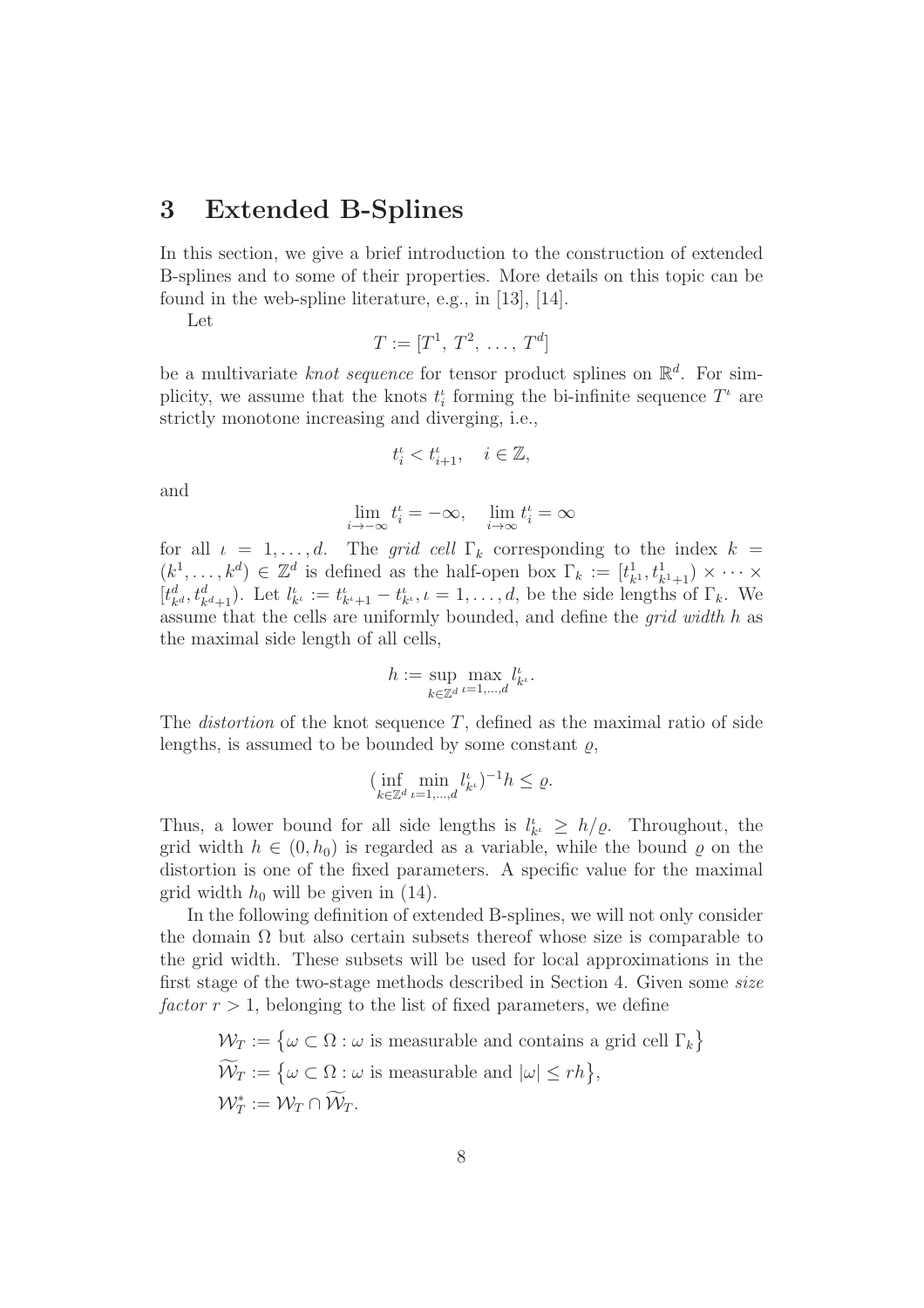Subsets  $\omega \in \mathcal{W}_T$  are called *local sets* and those in  $\mathcal{W}_T^*$  *local domains.* Throughout, to avoid trivial cases, we assume that the knot sequence is chosen fine enough to guarantee that  $\Omega$  contains at least one grid cell, i.e.,  $\mathcal{W}_T$  and  $\mathcal{W}_T^*$ are not empty. In particular,  $\Omega \in \mathcal{W}_T$ .

For  $k \in \mathbb{Z}^d$ , the multivariate tensor product B-spline of coordinate order  $n \in \mathbb{N}$  with respect to the knot sequence T is denoted by

$$
b_k(x) := b_{k^1}^1(x^1) \cdots b_{k^d}^d(x^d),
$$

where each  $b_{k'}^{\iota}$  is a univariate B-spline of order *n* with knots  $T^{\iota}$ . Its support is the box

$$
s_k := [t_{k^1}^1, t_{k^1+n}^1] \times \cdots \times [t_{k^d}^d, t_{k^d+n}^d].
$$

Given any  $\omega \in \mathcal{W}_T$ , restricted grid cells and restricted supports are defined by

$$
\Gamma_{\omega,k} := \Gamma_k \cap \omega, \quad s_{\omega,k} := s_k \cap \omega, \quad k \in \mathbb{Z}^d,
$$

respectively. With

$$
K_{\omega} := \{ k \in \mathbb{Z}^d : s_{\omega, k} \neq \emptyset \}
$$

the index set of relevant B-splines, the space of restrictions to  $\omega$  of all tensor product splines of coordinate order  $n$  with respect to the knot sequence  $T$  is given by

$$
\mathcal{B}_{\omega}^n := \text{span}\{b_{k|\omega} : k \in K_{\omega}\}.
$$

Multivariate *extended B-splines (EB-splines)* introduced by Höllig et al [15, 14] form a stable basis of a subspace of  $\mathcal{B}_{\omega}^n$ , which is sufficiently large to provide full approximation power. For the sake of completeness, we briefly recall here the construction. The basic idea is to adjoin the splines with small support in  $\omega$  to those whose supports overlap significantly with  $\omega$ . More precisely, the relevant B-splines are divided into two categories, namely the inner B-splines with indices in the set

$$
I_{\omega}:=\left\{i\in\mathbb{Z}^d: s_{\omega,i} \text{ contains a grid cell }\Gamma_k\right\},
$$

and the *outer B-splines* with indices in  $J_{\omega} := K_{\omega} \setminus I_{\omega}$ . A grid cell  $\Gamma_k$  is called *inner grid cell* if it is entirely contained in  $\omega$ , i.e.,  $\Gamma_k = \Gamma_{\omega,k}$ . The *EB-splines*  $B_{\omega,i} : \omega \to \mathbb{R}$  are linear combinations of the inner B-splines  $b_i$  with outer B-splines,

$$
B_{\omega,i}:=b_{i|\omega}+\sum_{j\in J_\omega}e_{i,j}b_{j|\omega},\quad i\in I_\omega.
$$

The weights  $e_{i,j}$ , called *extension coefficients*, are given by

$$
e_{i,j} := \lambda_j^* p_{i,j}.
$$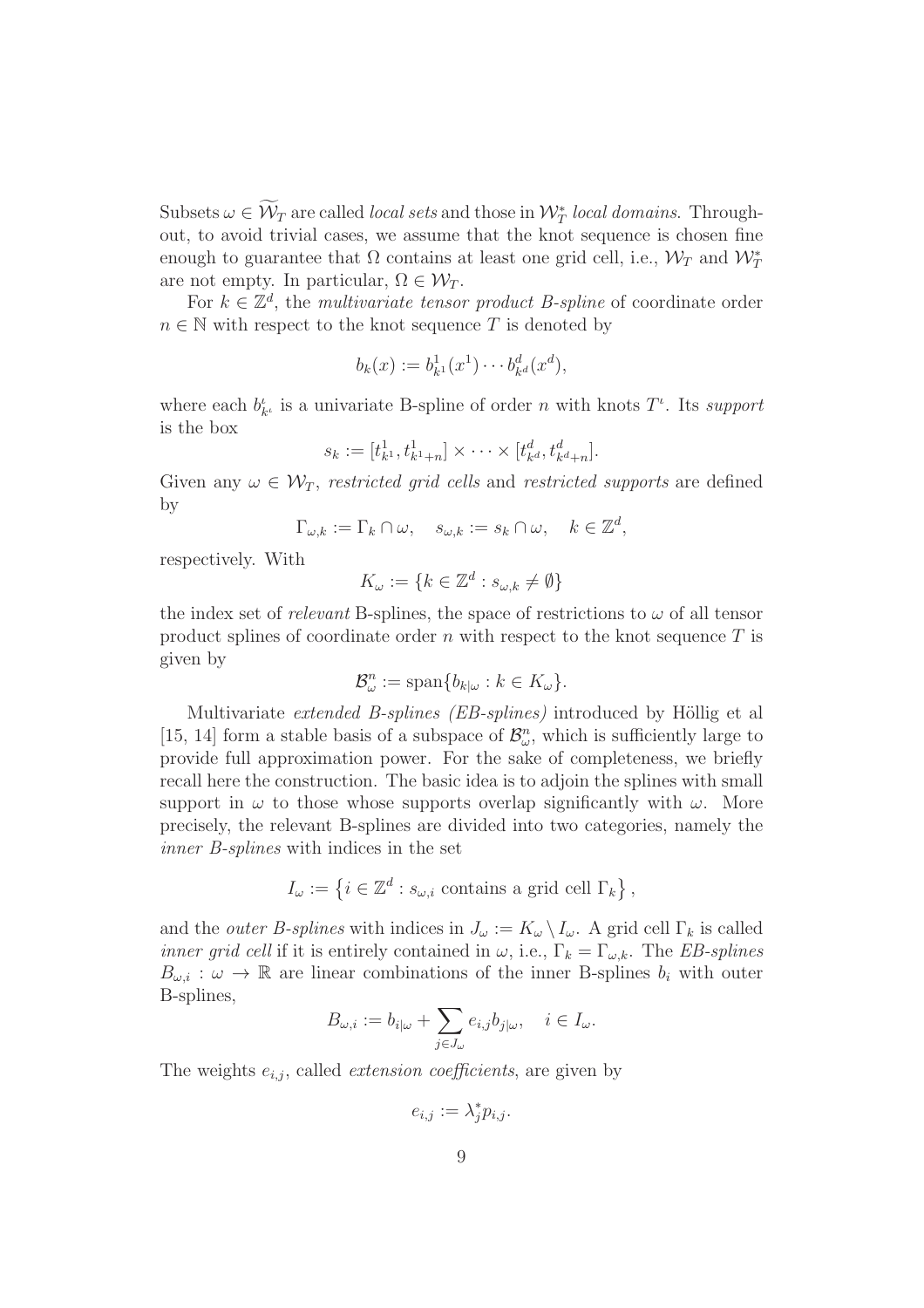Here,  $\lambda_j^*$  is the de Boor-Fix functional (see below) corresponding to the Bspline  $b_j$ , and  $p_{i,j}$  is the polynomial in  $\mathbb{P}^n$  that agrees with  $b_i$  on the inner grid cell "closest" in a sense to the center of the support of  $b_j$ , see [15, 14]. The support of  $B_{\omega,i}$  is denoted by  $S_{\omega,i}$ , and the relation

$$
s_{\omega,i}\subset S_{\omega,i}
$$

accounts for the 'E' in EB-splines. By construction, each support  $S_{\omega,i}$  contains at least one inner grid cell. Below,  $\Gamma'_i$  denotes one of these inner grid cells,

$$
\Gamma'_i \subset S_{\omega,i}, \quad i \in I_\omega. \tag{3}
$$

The choice of  $\Gamma'_i$  is arbitrary in the sense that it does not affect the qualitative form of our estimates. However, in applications, an appropriate choice might yield quantitative improvement.

The space  $\mathcal{B}_{\omega}^n$  of *extended splines* on  $\omega$  is spanned by the set of EB-splines,

$$
{}^e\!{\mathcal{B}}^n_\omega := \text{span}\left\{B_{\omega,i} : i \in I_\omega\right\} \subset {\mathcal{B}}^n_\omega.
$$

It is important to note that  $\mathcal{B}_{\omega}^n$  includes the space of all polynomials of coordinate order n on  $\omega$ ,

$$
\mathbb{P}^n \subset \mathcal{B}_{\omega}^n. \tag{4}
$$

Collecting all EB-splines in a column vector  $B_{\omega} := [B_{\omega,i}]_{i \in I_{\omega}}$  and a sequence of real *control points* in a row vector  $a_{\omega} := [a_i]_{i \in I_{\omega}}$ , extended splines can be written as

$$
a_\omega B_\omega := \sum_{i\in I_\omega} a_i B_{\omega,i} \in {^e\!B^n_\omega}.
$$

Both for local domains  $\omega \in \mathcal{W}_T^*$  and for the global domain  $\Omega$ , EB-splines are bounded in the following way:

**Lemma 3.1** For  $\omega \in \mathcal{W}_T^* \cup \{\Omega\}$ , the size of the support of EB-splines satisfies

$$
h \preccurlyeq |S_{\omega,i}| \preccurlyeq h, \quad i \in I_{\omega}.
$$

The extension coefficients are bounded by

$$
\sum_{j \in J_{\omega}} |e_{i,j}| \preccurlyeq 1, \quad i \in I_{\omega}.\tag{5}
$$

*Proof:* Clearly,  $|S_{\omega,i}| \ge h/\varrho$ . In the local case  $\omega \in \mathcal{W}_T^*$ , we have  $|S_{\omega,i}| \le h/\varrho$ .  $rh$  by definition of  $\mathcal{W}_T^*$ . The bound on the extension coefficients can be established as follows: By affine invariance of the EB-splines construction, we may assume  $h = 1$  without loss of generality. The extension coefficients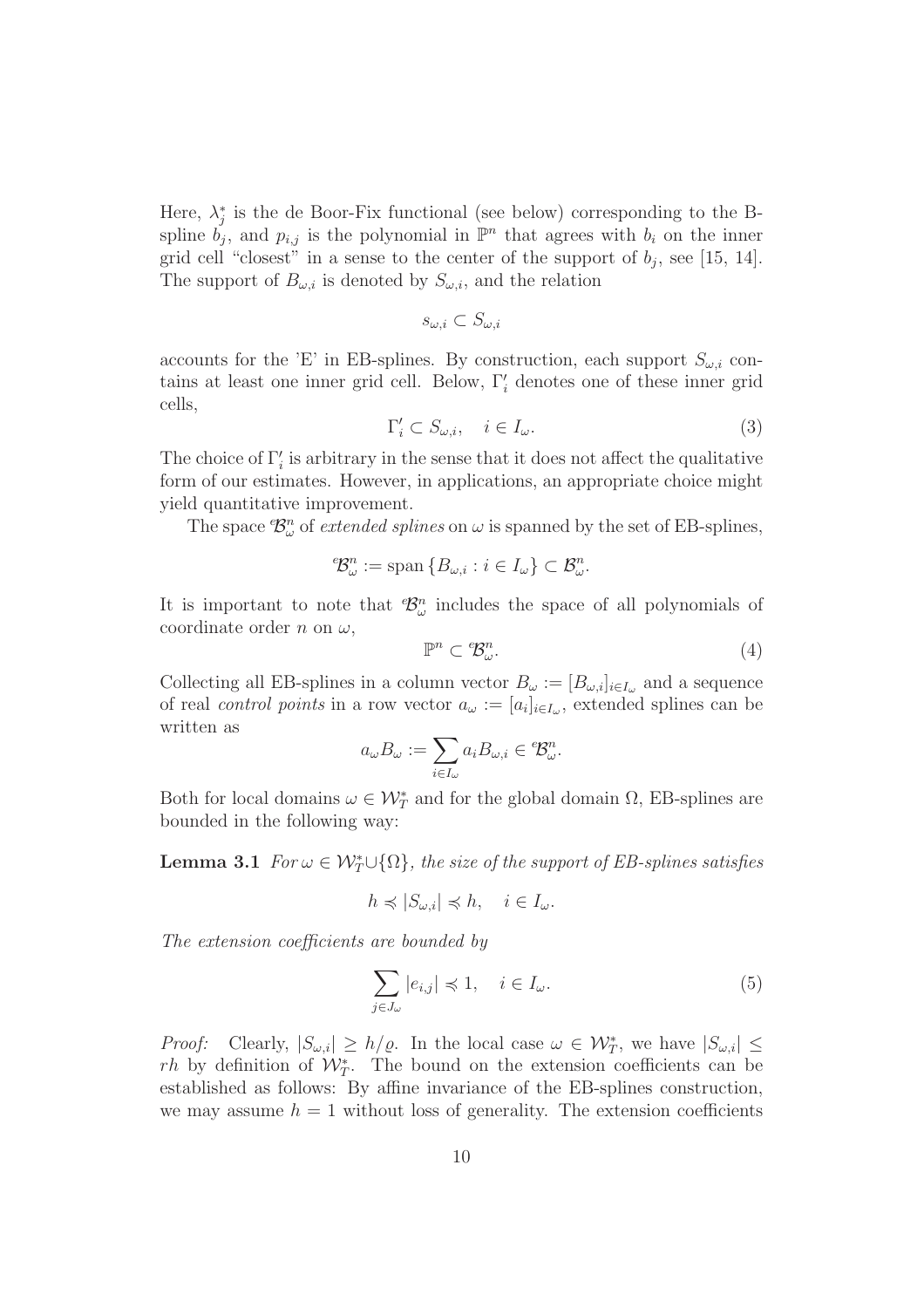depend continuously on a finite number of knots so that boundedness is implied by a compactness argument. In the global case  $\omega = \Omega$ , the proof follows immediately by specializing the arguments in [14] to the case of knot sequences with bounded distortion.  $\Box$ 

We note that the constants hidden in the inequalities of the lemma depend crucially on r when  $\omega \in \mathcal{W}_T^*$ , and on  $\mu$  when  $\omega = \Omega$ .

The next lemma summarizes the key stability properties of EB-splines: Up to a normalization factor, they are uniformly stable with respect to  $p$ norms, and satisfy a Bernstein-type inequality.

**Lemma 3.2** For any set  $\omega \in \mathcal{W}_T^* \cup \{\Omega\}$ , any sequence  $a_{\omega}$  of control points, and any  $m \leq n$ ,

$$
h^{d/p} \|a_{\omega}\|_{p} \preccurlyeq \|a_{\omega}B_{\omega}\|_{L^{p}(\omega)} \preccurlyeq h^{d/p} \|a_{\omega}\|_{p} \tag{6}
$$

$$
|a_{\omega}B_{\omega}|_{W_p^m(\omega)} \preccurlyeq h^{d/p-m} \|a_{\omega}\|_p. \tag{7}
$$

Proof: The estimate (6) is an immediate consequence of Theorem 9 in [14]. To prove (7), we only consider the case  $p < \infty$ , which is slightly more involved than  $p = \infty$ . Let

$$
I_k := \{ i \in I_{\omega} : \Gamma_{\omega,k} \cap S_{\omega,i} \neq \emptyset \}
$$
  

$$
K_i := \{ k \in K_{\omega} : \Gamma_{\omega,k} \cap S_{\omega,i} \neq \emptyset \},
$$

and  $a^k := [a_i]_{i \in I_k}$ . First, the number of indices in  $I_k$  is  $\# I_k = n^d$  so that  $||a^k||_1 \leq n^{d/p'} ||a^k||_p$ . Second, it is known that  $||b_k^{(\alpha)}||$  $\|k^{\alpha}|\|_{L^{\infty}(\mathbb{R}^d)} \preccurlyeq h^{-|\alpha|}$  for any  $k \in \mathbb{Z}^d$  and any multi-index  $\alpha$  with  $|\alpha| = m$ . Hence, by (5),

$$
||B_{\omega,i}^{(\alpha)}||_{L^{\infty}(\mathbb{R}^d)} \preccurlyeq h^{-|\alpha|}, \qquad i \in I_{\omega}.
$$

Third, the volume of  $\Gamma_{\omega,k}$  is bounded by  $\text{vol}(\Gamma_{\omega,k}) \leq h^d$ . Together, we obtain

$$
||a_{\omega}B_{\omega}^{(\alpha)}||_{L^{p}(\Gamma_{\omega,k})} \preccurlyeq h^{-|\alpha|} \operatorname{vol}(\Gamma_{\omega,k})^{1/p} ||a^{k}||_{1} \leq h^{d/p-|\alpha|} ||a^{k}||_{p}.
$$

Therefore,

$$
\|a_{\omega}B_{\omega}^{(\alpha)}\|_{L^{p}(\omega)}^{p} = \sum_{k \in \mathbb{Z}^{d}} \left\| \sum_{i \in I_{\omega}} a_{\omega,i} B_{\omega,i}^{(\alpha)} \right\|_{L^{p}(\Gamma_{\omega,k})}^{p}
$$
  

$$
\leq h^{d-|\alpha|p} \sum_{k \in \mathbb{Z}^{d}} \sum_{i \in I_{k}} |a_{\omega,i}|^{p} = h^{d-|\alpha|p} \sum_{i \in I_{\omega}} \sum_{k \in K_{i}} |a_{\omega,i}|^{p}
$$
  

$$
\leq h^{d-|\alpha|p} \sum_{i \in I_{\omega}} \#K_{i} |a_{\omega,i}|^{p}.
$$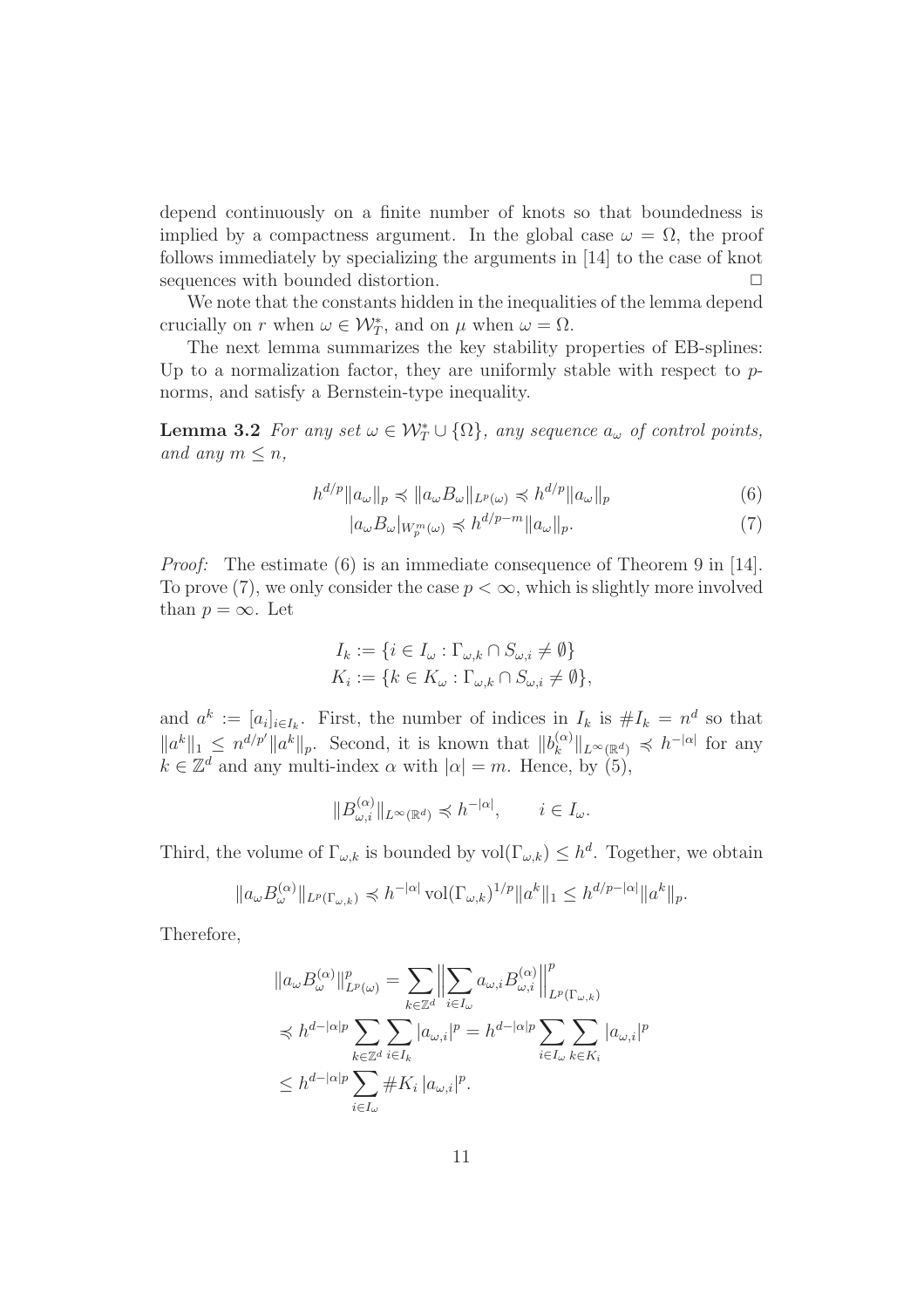By Lemma 3.1, the side lengths of supports are bounded by  $S_{\omega,i} \preccurlyeq h$ , while the side lengths of grid cells are bounded by  $l_{k'} \geq h/\varrho$ . Hence, we obtain  $\#K_i \preccurlyeq 1$ , and the proof is complete.  $\Box$ 

We define the *de Boor-Fix functionals*  $\lambda_i^*$  corresponding to global EBsplines  $B_{\Omega}$  as follows: For a sufficiently smooth function f, let

$$
\lambda_i^* f := \sum_{\|\alpha\|_{\infty} < n} (-1)^{(n-1)d - |\alpha|} \psi_i^{(n-1-\alpha)}(\tau_i) f^{(\alpha)}(\tau_i), \quad i \in I_\Omega. \tag{8}
$$

Here,  $\psi_i(x) := \psi_i^1(x^1) \cdots \psi_i^d(x^d),$ 

$$
\psi_i^{\iota}(x^{\iota}) := \frac{1}{(n-1)!} \prod_{l=1}^{n-1} (t_{i^{\iota}+l}^{\iota} - x^{\iota}),
$$

 $n-1-\alpha := (n-1-\alpha_1,\ldots,n-1-\alpha_d)$ , and  $\tau_i$  is an arbitrary point in the interior of  $s_{\Omega,i}$ . These functionals are bi-orthogonal to standard tensor product B-splines [2, Lemma IX.1], and hence also to EB-splines,

$$
\lambda_i^* B_{\Omega,k} = \delta_{i,k}, \quad i, k \in I_\Omega.
$$

While being useful for many theoretical purposes, the de Boor-Fix functionals are of limited use in practice since they are only applicable to functions which are, at least locally, continuously differentiable up to order  $(n 1, \ldots, n-1$ ). This limitation can be overcome, for instance, by prepending an approximating polynomial, such as the average Taylor polynomial [3], before applying  $\lambda_i^*$ . Here, we suggest a different process: Since tensorproduct polynomials are reproduced by EB-splines, it is natural, and indeed computationally more efficient to use the  $L^2$ -projection of f to the space of polynomials  $\mathbb{P}^n$  as an intermediate approximation.

More precisely, let  $p^i_\alpha$  denote the normalized tensor product Legendre polynomials of degree  $\alpha \in \mathbb{N}_0^d$  on the inner grid cell  $\Gamma'_i \subset S_{\Omega,i}$ ,

$$
\int_{\Gamma'_i} p^i_{\alpha} p^i_{\beta} = \delta_{\alpha,\beta}, \quad \alpha,\beta \in \mathbb{N}_0^d, \quad i \in I_{\Omega}.
$$

Then the local  $L^2$ -projection operators  $\mathcal{L}_i : L^1(\Gamma'_i) \to \mathbb{P}^n$  are given by

$$
\mathcal{L}_i f = \sum_{\|\alpha\|_{\infty} < n} \Big( \int_{\Gamma_i'} p^i_{\alpha} f \Big) p^i_{\alpha}, \quad i \in I_{\Omega}.
$$

We assume that the points  $\tau_i$  in (8) satisfy  $\tau_i \in \Gamma'_i$ ,  $i \in I_\Omega$ , and define the functionals  $\lambda_i: L^1(\Gamma'_i) \to \mathbb{R}$  by

$$
\lambda_i f := \lambda_i^* (\mathcal{L}_i f) = \int_{\Gamma_i'} p_i f, \qquad p_i := \sum_{\|\alpha\|_{\infty} < n} (\lambda_i^* p_\alpha^i) p_\alpha^i \in \mathbb{P}^n.
$$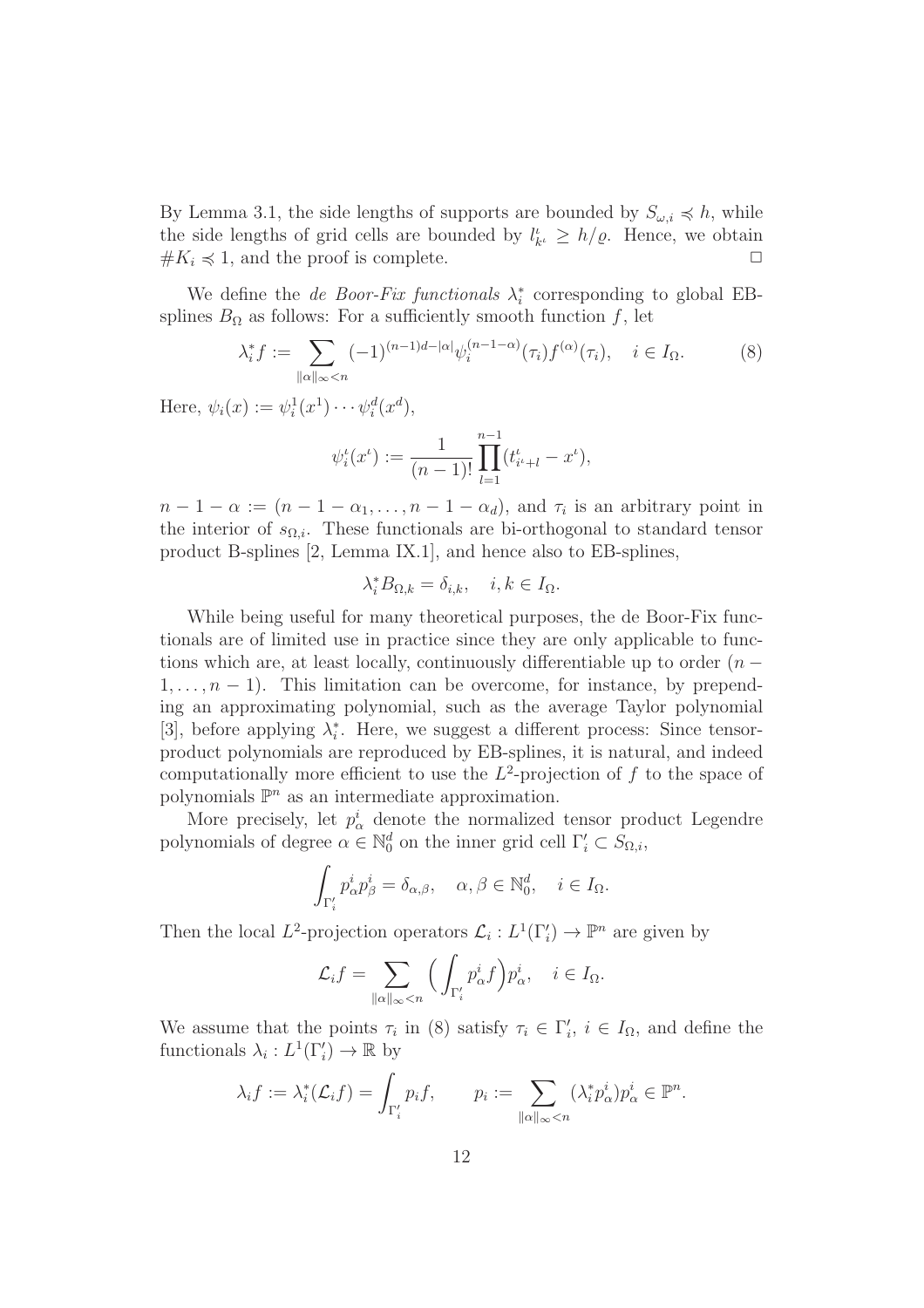For any function  $f \in L^1(\Omega)$ , we set  $\lambda_i(f) := \lambda_i(f_{\vert \Gamma'_i}).$ 

Besides being applicable to functions which are barely integrable, these functionals have the following properties:

**Lemma 3.3** The functionals  $\lambda_i$  are biorthogonal to EB-splines,

$$
\lambda_i B_{\Omega,k} = \delta_{i,k}, \quad i, k \in I_\Omega. \tag{9}
$$

Further, they reproduce polynomials according to

$$
\sum_{i \in I_{\Omega}} (\lambda_i \pi) B_{\Omega, i} = \pi \quad \text{for any} \quad \pi \in \mathbb{P}^n. \tag{10}
$$

and are bounded on  $L^p(\Gamma'_i)$  by

$$
|\lambda_i f| \preccurlyeq h^{-d/p} \|f\|_{L^p(\Gamma_i')}.
$$
\n(11)

Proof: Clearly,  $\lambda_i \pi = \lambda_i^* (\mathcal{L}_i \pi) = \lambda_i^* \pi$  for any  $\pi \in \mathbb{P}^n$ . Hence,  $\lambda_i B_{\Omega,k} =$  $\lambda_i(B_{\Omega,k|\Gamma'_i}) = \lambda_i^*(B_{\Omega,k|\Gamma'_i}) = \delta_{i,k}$ , which proves (9). By (4),  $\pi = a_{\Omega}B_{\Omega}$  for certain coefficients  $a_{\Omega}$ , and hence

$$
\sum_{i \in I_{\Omega}} (\lambda_i a_{\Omega} B_{\Omega}) B_{\Omega,i} = \sum_{i \in I_{\Omega}} a_i B_{\Omega,i} = \pi.
$$

The estimate (11) is invariant under scaling and shifting knots. Hence, we may assume  $\Gamma'_i = [0, 1]^d$  without loss of generality. The number of knots influencing the polynomial  $p_i$  is at most  $(n-1)^d$  and, by boundedness of the distortion, they all lie in the compact set  $[-n\rho, n\rho]^d$ . Hence, since  $p_i$  is depending continuously on these knots,  $||p_i||_{L^{p'}(\Gamma'_i)} \preccurlyeq 1$ , and (11) follows from Hölder's inequality.

#### 4 Two-stage methods

Let  $P_i : F(\omega_i) \to L^p(\Gamma'_i), i \in I_\Omega$ , be a sequence of local approximation operators, where  $\Gamma'_i \subset S_{\Omega,i}$  as in (3), each local domain  $\omega_i \in \mathcal{W}^*$  satisfies  $\Gamma'_i \subset \omega_i$ , and  $F(\omega_i) \subset L^1(\omega_i)$  is a suitable function space. Thus, beforehand, we assume essentially nothing but that each local approximation  $P_i(f_{|\omega_i})$ ,  $i \in I_{\Omega}$ , is  $L^p$ -integrable on the inner grid cell  $\Gamma'_i \subset S_{\Omega,i}$ . Keeping in mind that the operator  $P_i$  must not make use of function values outside the local domain  $\omega_i$ , we write  $P_i f$  or  $P_i(f)$  instead if  $P_i(f_{|\omega_i})$  to simplify notation.

A two-stage method for EB-spline approximation proceeds as follows: First, the local approximations  $P_i(f)$  are determined. Second, a corresponding extended spline is computed by applying suitable dual functionals, for example  $\lambda_i$  defined in Section 3, to  $P_i(f)$ .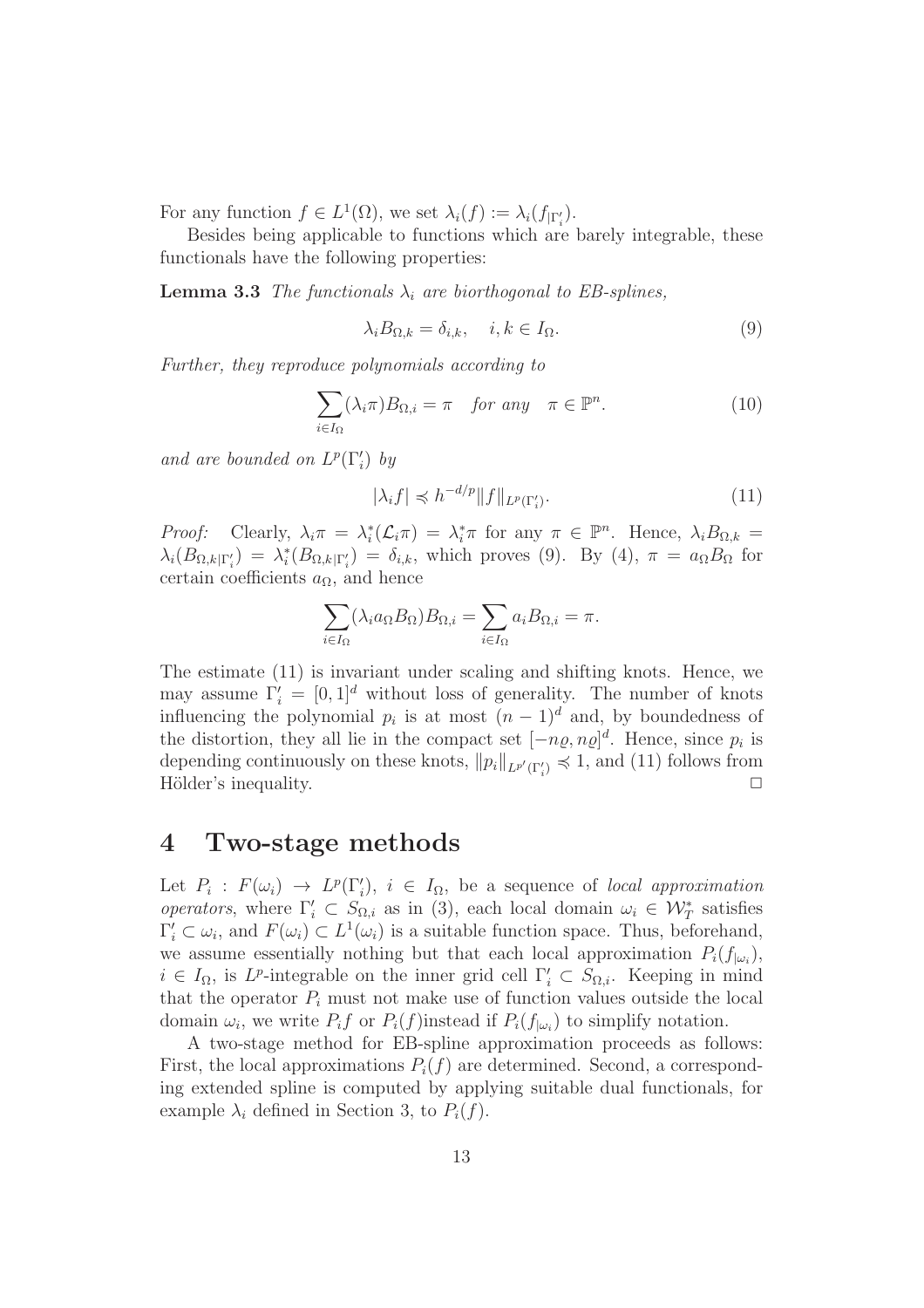**Definition 4.1** The two-stage method  $P$  corresponding to the local approx*imation operators*  $[P_i]_{i \in I_\Omega}$  *is defined by* 

$$
\mathcal{P}f := \sum_{i \in I_{\Omega}} (\lambda_i P_i(f_{|\omega_i})) B_{\Omega, i}.
$$
 (12)

The functionals  $\lambda_i$  used here could be replaced by any sequence of functionals corresponding to a quasi-interpolant of order  $n$ , like the de Boor-Fix functionals  $\lambda_i^*$ . However, our special choice guarantees a wide range of applicability by assuming low regularity of f and  $P_i(f)$ , and the results and arguments are prototypical.

Now, we are going to derive estimates on the error of the spline approximation

$$
\Delta := f - \mathcal{P}f
$$

from the errors of the local approximations

$$
\Delta_i := f - P_i f, \qquad i \in I_{\Omega}.
$$

For the sake of convenience, we introduce the notations

$$
\Delta_{i,p} := \|\Delta_i\|_{L^p(\Gamma'_i)}, \quad \Delta_{\Omega,p} := [\Delta_{i,p}]_{i \in I_{\Omega}}, \quad \|\Delta_{\Omega,p}\|_p = \left(\sum_{i \in I_{\Omega}} \Delta_{i,p}^p\right)^{1/p}.
$$

We show that the Sobolev error of a two-stage method can be split into two terms, one of which is similar to the  $\mathcal{O}(h^{n-m})$ -error of the best approximation by EB-splines, and the second one that depends on the local errors  $\Delta_i$ .

**Theorem 4.2** For any function  $f \in W_p^n(\Omega)$ , the error  $\Delta = f - Pf$  is bounded by

$$
|\Delta|_{W_p^m(\Omega)} \preccurlyeq h^{n-m} \big(|f|_{W_p^n(\Omega)} + h^{-n} \|\Delta_{\Omega,p}\|_p\big), \quad m \le n. \tag{13}
$$

The proof is postponed until after Theorem 4.3 that gives a local error bound.

According to Lemma 3.1 there exists a constant  $c > 0$  depending only on the fixed parameters  $n, d, p, \Omega, \varrho$  such that  $|S_{\Omega,i}| \le ch$  for all  $i \in I_{\Omega}$ . In the following, we assume that the grid width  $h$  is sufficiently small,

$$
h \le h_0 := \frac{\delta}{2\sqrt{d}\,(r+2c)}.\tag{14}
$$

For any  $\sigma \in \widetilde{\mathcal{W}}_T$ , let

$$
\gamma:=\sigma\cup\bigcup_{i\in I_{\Omega}[\sigma]}\Gamma'_i,
$$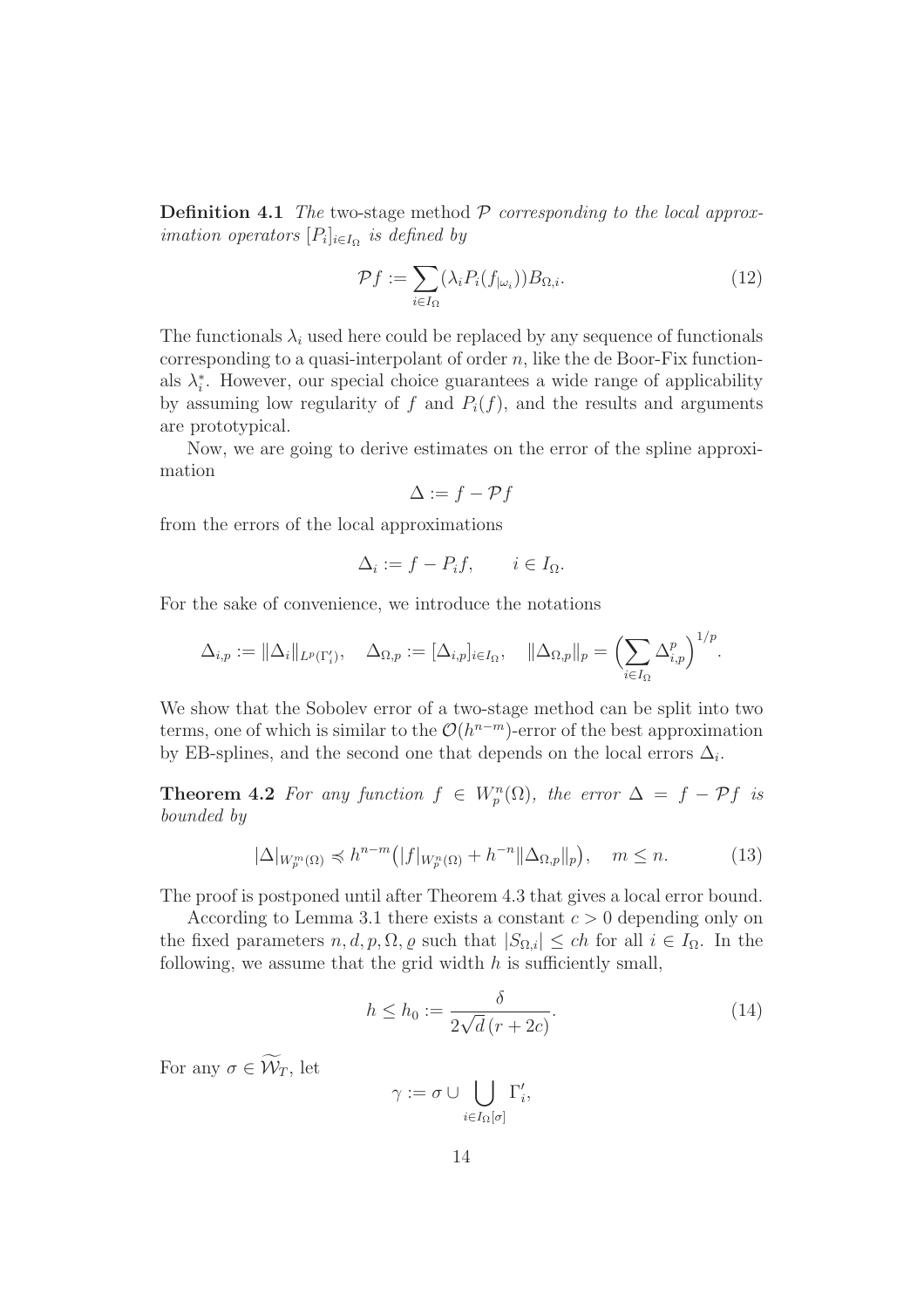where  $I_{\Omega}[\sigma]$  denotes the set of indices corresponding to EB-splines not vanishing on  $\sigma$ ,

$$
I_{\Omega}[\sigma] := \{ i \in I_{\Omega} : S_{\Omega, i} \cap \sigma \neq \emptyset \}.
$$

Since  $|S_{\Omega,i}| \le ch$ , we have

$$
|\gamma| \le |\sigma| + 2 \max_{i \in I_{\Omega}[\sigma]} |S_{\Omega,i}| \le (r + 2c)h \le \frac{\delta}{2\sqrt{d}}.
$$

Thus, by Lemma 2.3, there exists a graph-bounded set  $\gamma^*$  with scaling factor  $\sqrt{d}|\gamma| \leq \sqrt{d}(r+2c)h$  such that  $\sigma \subset \gamma \subset \gamma^* \subset \Omega$ . Lemma 2.2 guarantees

$$
|f - \pi|_{W_p^m(\gamma^*)} \preccurlyeq h^{n-m} |f|_{W_p^n(\gamma^*)}, \quad m \le n,
$$
\n<sup>(15)</sup>

for any function  $f \in W_p^n(\gamma^*)$  and a suitable  $\pi \in \mathbb{P}^n$ . Note that the size of  $\gamma^*$ is bounded by

$$
|\gamma^*| \le (d+1)|\gamma| \le 2d(r+2c)h \preccurlyeq h,\tag{16}
$$

**Theorem 4.3** Let  $\sigma$  be any local subset of  $\Omega$  and  $\gamma^*$  the corresponding graphbounded set as defined above. Then

$$
|\Delta|_{W_p^m(\sigma)} \preccurlyeq h^{n-m} \big(|f|_{W_p^n(\gamma^*)} + h^{-n} \max_{i \in I_\Omega[\sigma]} \Delta_{i,p}\big), \quad m \le n,\tag{17}
$$

for any function  $f \in W_p^n(\gamma^*).$ 

*Proof:* Let  $\pi \in \mathbb{P}^n$  be the polynomial approximating f on  $\gamma^*$  according to Lemma 2.2, and set  $\varepsilon := f - \pi$ . Reproduction of polynomials according to (10) leads to the representation

$$
\Delta = \varepsilon - \sum_{i \in I_{\Omega}} (\lambda_i \varepsilon) B_{\Omega, i} + \sum_{i \in I_{\Omega}} (\lambda_i \Delta_i) B_{\Omega, i}
$$

of the error. Hence, for  $m \leq n$  and  $p < \infty$ , the Bernstein inequality (7), applied to  $\sum_{i\in I_{\Omega}[\sigma]}(\lambda_i \varepsilon)B_{\Omega,i}$  and  $\sum_{i\in I_{\Omega}[\sigma]}(\lambda_i \Delta_i)B_{\Omega,i}$ , yields

$$
|\Delta|_{W_p^m(\sigma)} \preccurlyeq |\varepsilon|_{W_p^m(\sigma)} + h^{d/p-m} \Big( \Big( \sum_{i \in I_{\Omega}[\sigma]} |\lambda_i \varepsilon|^p \Big)^{1/p} + \Big( \sum_{i \in I_{\Omega}[\sigma]} |\lambda_i \Delta_i|^p \Big)^{1/p} \Big).
$$

The number of indices in  $I_{\Omega}[\sigma]$  is bounded by  $\#I_{\Omega}[\sigma] \leq (r\varrho+n)^d \preccurlyeq 1$ . Hence, by equivalence of norms on  $\mathbb{R}^{\#I_{\Omega}[\sigma]}$ , we obtain the estimate

$$
|\Delta|_{W_p^m(\sigma)} \preccurlyeq |\varepsilon|_{W_p^m(\sigma)} + h^{d/p-m} \Big( \max_{i \in I_{\Omega}[\sigma]} |\lambda_i \varepsilon| + \max_{i \in I_{\Omega}[\sigma]} |\lambda_i \Delta_i| \Big),
$$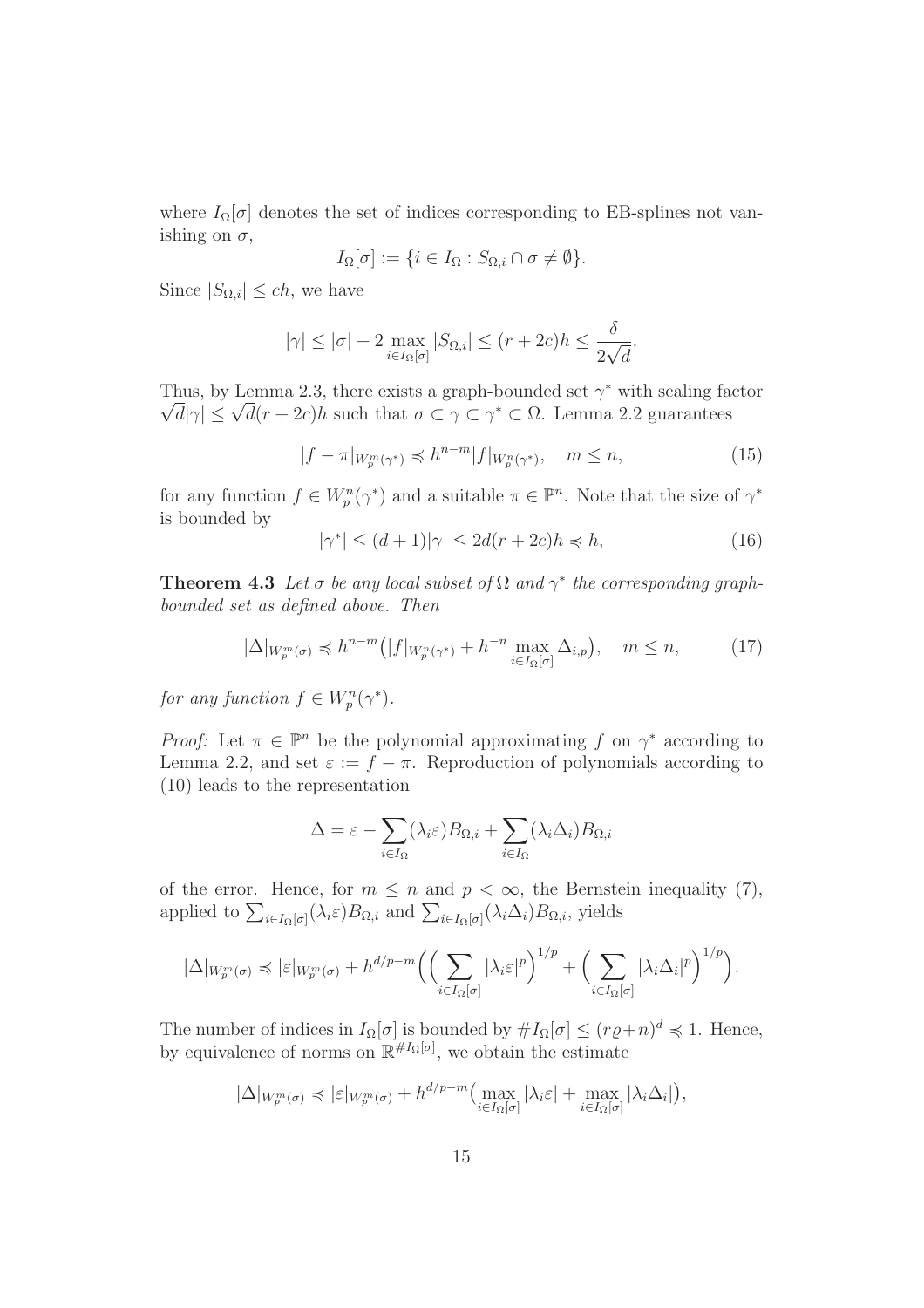which is also valid for  $p = \infty$ . We obtain using (11)

$$
|\Delta|_{W_p^m(\sigma)} \preccurlyeq |\varepsilon|_{W_p^m(\sigma)} + h^{-m} \Big( \max_{i \in I_{\Omega}[\sigma]} \|\varepsilon\|_{L^p(\Gamma'_i)} + \max_{i \in I_{\Omega}[\sigma]} \|\Delta_i\|_{L^p(\Gamma'_i)} \Big).
$$

Since  $\Gamma'_i \subset \gamma^*$  for all  $i \in I_{\Omega}[\sigma]$ , the desired estimate follows from (15). The case  $p = \infty$  can be proven in a similar way.  $\square$ 

We are now ready to prove our estimate for the global error.

*Proof of Theorem 4.2:* We only consider the case  $p < \infty$  as it is slightly more difficult than  $p = \infty$ . We use the restricted grid cells as local subsets,  $\sigma_k := \Gamma_{\Omega,k} \in \mathcal{W}_T$ , and write

$$
|\Delta|^{p}_{W^{m}_{p}(\Omega)}=\sum_{k}|\Delta|^{p}_{W^{m}_{p}(\sigma_{k})}.
$$

By Theorem 4.3 and the equivalence of norms,

$$
|\Delta|^{p}_{W^{m}_{p}(\Omega)} \preccurlyeq h^{(n-m)p}\Bigl(\sum_{k}|f|^{p}_{W^{m}_{p}(\gamma^{*}_{k})}+h^{-np}\sum_{k}\max_{i\in I_{\Omega}[\sigma_{k}]}\Delta^{p}_{i,p}\Bigr).
$$

Since  $\Gamma_{\Omega,k} \subset \gamma_k^*$  and  $|\gamma_k^*| \leq 2d(r+2c)h$ , see (16), the number of sets  $\gamma_k^*$ containing any given point  $x \in \Omega$  is bounded by some constant. Equally, the number of times every term  $\Delta_{i,p}^p, i \in I_\Omega$ , appears in the second sum is bounded by another constant. Hence,

$$
|\Delta|^{p}_{W^{m}_{p}(\Omega)} \preccurlyeq h^{(n-m)p}\Big(|f|^{p}_{W^{n}_{p}(\Omega)}+h^{-np}\sum_{i\in I_{\Omega}}\Delta^{p}_{i,p}\Big),
$$

and the claim follows by the equivalence of norms, again.  $\Box$ 

**Remark 4.4** As mentioned before, the dual functionals  $\lambda_i$  in the definition of the two-stage method  $P$  could be replaced by other families of functionals, and in particular by the de Boor-Fix functionals  $\lambda_i^*$ . These functionals can be applied if  $P_i f$  is sufficiently smooth. Using similar arguments as above, one can show the error bounds

$$
|\Delta|_{W_{\infty}^m(\Omega)} \preccurlyeq h^{n-m} \Big( |f|_{W_{\infty}^n(\Omega)} + \max_{i \in I_{\Omega}} \sum_{\|\alpha\|_{\infty} < n} h^{-n+|\alpha|} \left| \Delta_i^{(\alpha)}(\tau_i) \right| \Big),
$$

if  $f \in W_{\infty}^n(\Omega)$ , and

$$
|\Delta|_{W_{\infty}^m(\sigma)} \preccurlyeq h^{n-m} \Big( |f|_{W_{\infty}^n(\gamma^*)} + \max_{i \in I_{\Omega}[\sigma]} \sum_{\|\alpha\|_{\infty} < n} h^{-n+|\alpha|} \left| \Delta_i^{(\alpha)}(\tau_i) \right| \Big),
$$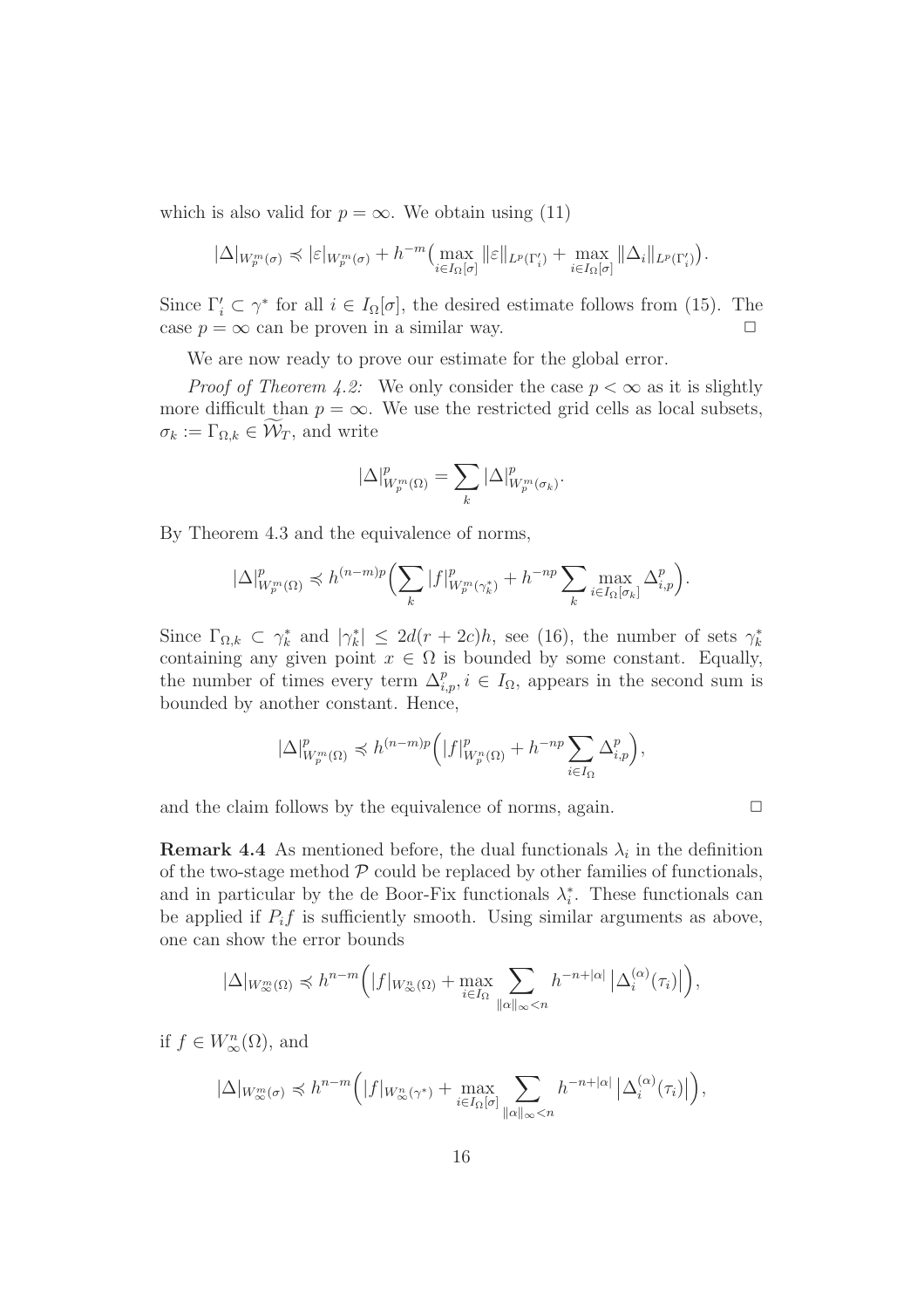if  $f \in W_{\infty}^n(\gamma^*)$ , analogous to (13) and (17), respectively. Recall that  $\tau_i$  are *arbitrarily* chosen points in the interiors of  $s_{\Omega,i}$ . This freedom can be used to obtain particularly local error bounds. For example, assume that  $x \in \Omega$ lies in an inner grid cell  $\Gamma_{\Omega,k}$ , and  $\sigma_x \subset \Gamma_{\Omega,k}$  is any open cube centered at x. Then we may choose  $\gamma_x^* := \sigma_x$  as enclosing graph-bounded set. Further, it is possible to choose  $\tau_i = x, i \in I_{\Omega}[\sigma_x]$ , to obtain

$$
|\Delta^{(m)}(x)| \preccurlyeq h^{n-m} \Big( |f|_{W^n_{\infty}(\sigma_x)} + \max_{i \in I_{\Omega}[\sigma_x]} \sum_{\|\alpha\|_{\infty} < n} h^{-n+|\alpha|} \left| \Delta_i^{(\alpha)}(x) \right| \Big).
$$

Now, we consider two-stage methods with additional properties. Recalling the bound  $(14)$  on the grid width h, we note that the local domains  $\omega_i \in \mathcal{W}_T^*$  used to define the local approximation operators  $P_i$  are bounded by  $|\omega_i| \le r h \le \delta/(2\sqrt{d})$ . The enclosing graph-bounded domains corresponding to the  $\omega_i$  according to Lemma 2.3 are denoted by  $\omega_i^*, i \in I_{\Omega}$ .

**Definition 4.5** A two-stage method  $P$  is said to be of type  $(n, p)$  if

• the local approximation operators reproduce polynomials according to

$$
P_i(\pi) = \pi
$$

for all  $i \in I_{\Omega}$  and  $\pi \in \mathbb{P}^n$ , and

• there exists  $\nu_p \geq 1$  such that

$$
||P_i(f) - P_i(g)||_{L^p(\Gamma'_i)} \le \nu_p (||f - g||_{L^p(\omega_i)} + h^n|f - g|_{W_p^n(\omega_i)})
$$

for all  $i \in I_{\Omega}$  and  $f, g \in W_p^n(\omega_i)$ .

Note that  $\nu_p$  is just a bound on the Lipschitz constants of the operators  $P_i: W_p^n(\omega_i) \to L^p(\Gamma'_i)$  with respect to suitably weighted Sobolev norms. For sequences of *linear* operators, as they are typically used in practice,  $\nu_p$  is a bound on the norms of the operators  $P_i$  in the appropriate function spaces. In particular, the stronger condition

$$
||P_i f||_{L^p(\Gamma'_i)} \le \nu_p ||f||_{L^p(\omega_i)} \tag{18}
$$

implies  $(n, p)$ -type if  $P_i$  are linear operators.

For a two-stage method of type  $(n, p)$  the estimates of Theorems 4.2 and 4.3 simplify as follows: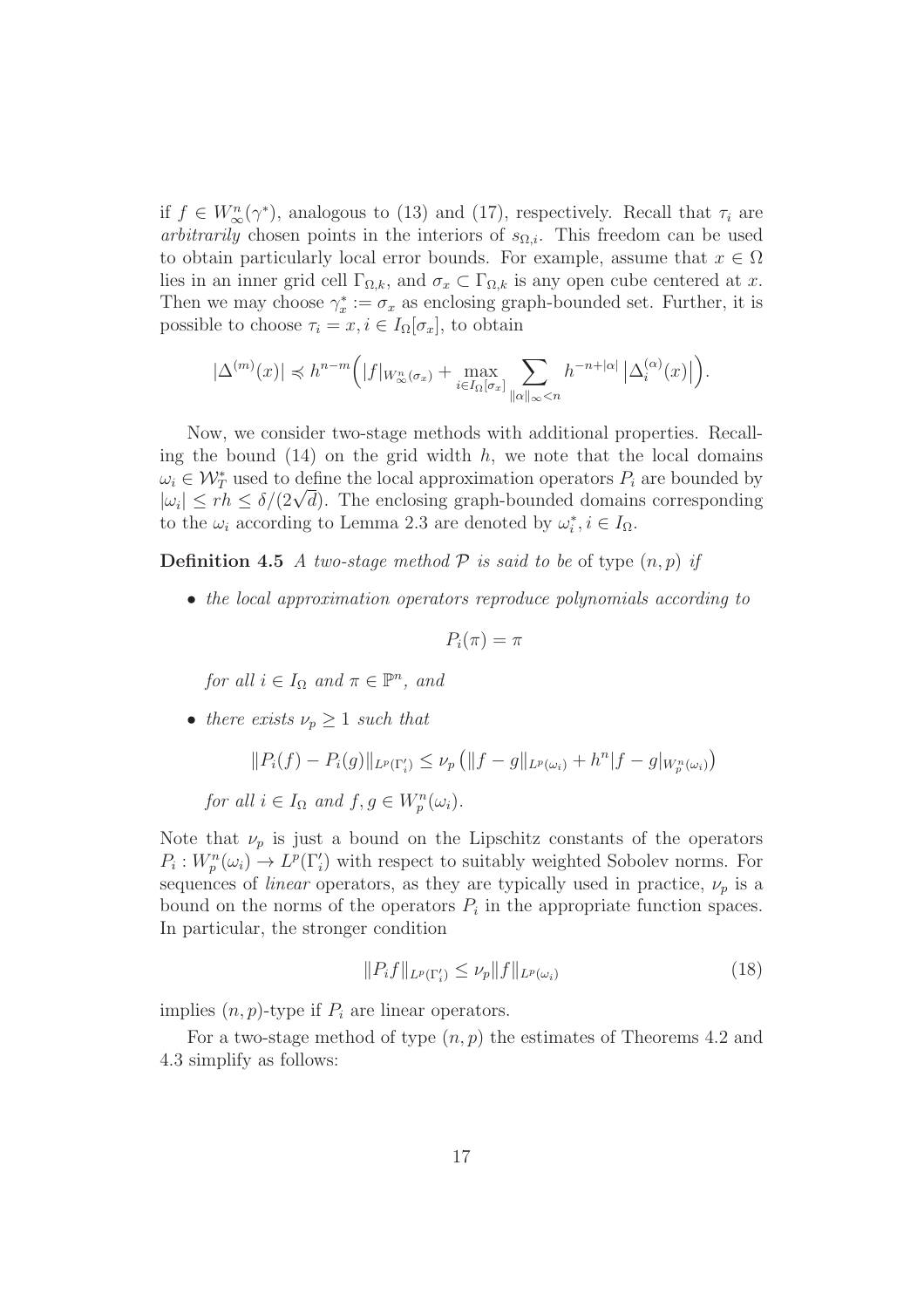**Theorem 4.6** Consider a two-stage method of type  $(n, p)$ . For any local subset  $\sigma \subset \Omega$  there is a graph-bounded set  $\tilde{\sigma}$  containing  $\sigma$ , with  $|\tilde{\sigma}| \preccurlyeq h$ , such that the approximation error  $\Delta := f - \mathcal{P} f \sigma$  is bounded by

$$
|\Delta|_{W_p^m(\sigma)} \preccurlyeq \nu_p h^{n-m} |f|_{W_p^n(\tilde{\sigma})}, \quad m \le n,\tag{19}
$$

for any function  $f \in W_p^n(\tilde{\sigma})$ . Moreover,

$$
|\Delta|_{W_p^m(\Omega)} \preccurlyeq \nu_p h^{n-m} |f|_{W_p^n(\Omega)}, \quad m \le n,\tag{20}
$$

for any function  $f \in W_p^n(\Omega)$ .

*Proof:* For a fixed i, let  $\pi$  be the polynomial approximating f on  $\omega_i^*$  according to Lemma 2.3. By reproduction of polynomials,

$$
\Delta_i = (f - \pi) - (P_i(f) - P_i(\pi)) \quad \text{on} \quad \Gamma'_i.
$$

Hence, with  $\varepsilon := f - \pi$ , the  $(n, p)$ -type and Lemma 2.3 yield

$$
\Delta_{i,p} \leq ||\varepsilon||_{L^p(\Gamma'_i)} + ||P_i(f) - P_i(\pi)||_{L^p(\Gamma'_i)}
$$
  
\n
$$
\leq ||\varepsilon||_{L^p(\Gamma'_i)} + \nu_p(||\varepsilon||_{L^p(\omega_i)} + h^n|\varepsilon|_{W_p^n(\omega_i)})
$$
  
\n
$$
\leq (1 + \nu_p)(||\varepsilon||_{L^p(\omega_i)} + h^n|\varepsilon|_{W_p^n(\omega_i)})
$$
  
\n
$$
\leq \nu_p h^n |f|_{W_p^n(\omega_i^*)}.
$$

Substituting this estimate into  $(17)$  leads to  $(19)$ , where

$$
\tilde{\sigma} = \left(\sigma \cup \bigcup_{i \in I_{\Omega}[\sigma]} \omega_i\right)^*
$$

is obtained according to Lemma 2.3. Similarly, the global bound (20) follows by substituting the above estimate into (13) and using the fact that the number of sets  $\omega_i^*, i \in I_\Omega$ , containing any point  $x \in \Omega$  is bounded by a  $constant.$ 

### 5 Local least squares

In this section, we discuss approximation properties of two-stage methods (12) based on quasi-interpolation with EB-splines  $B_{\Omega}$  for the second stage, and least squares fits  $P_i(f_{|\omega_i})$  with EB-splines associated with certain local sets  $\omega_i$  for the first stage.

In general, local least squares fits  $P_i(f_{\vert \omega_i})$  can be obtained with the help of various approximation tools, such as polynomials or radial basis functions,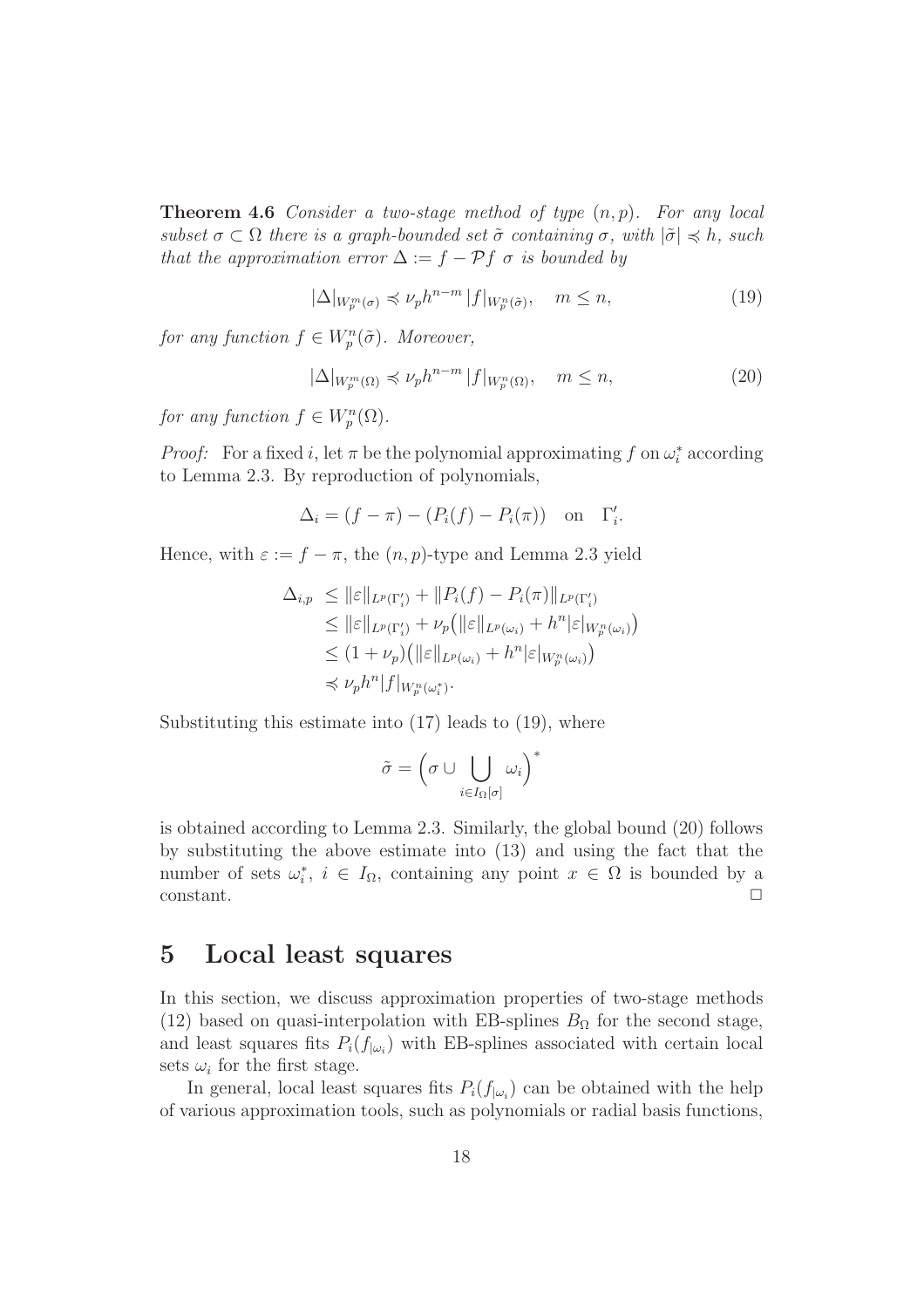see e.g. [7, 5]. In this paper we study local approximations from  $\mathcal{B}^n_{\omega_i}$ , which has the big computational advantage that in this case the value of the dual functional  $\lambda_i(P_i(f_{|\omega_i}))$  needed to form  $\mathcal{P}f$  coincides with the coefficient  $a_i$  of the *i*-th local EB-spline in the expansion  $P_i(f_{|\omega_i}) = a_{\omega_i} B_{\omega_i} \in \mathcal{B}_{\omega_i}^n$ . Indeed, this follows from the fact that, since  $\Gamma'_i \subset \omega_i$ , the functional  $\lambda_i$  satisfies  $\lambda_i B_{\omega_i,k} = \delta_{i,k}$  for all  $k \in I_{\omega_i}$ , see Lemma 3.3. Hence, as soon as all local approximations have been computed, the control points of the two-stage fit  $Pf$  are obtained in no time by utilising appropriate coefficients of the local spline approximants. Note that methods with similar advantages have been discussed in [18, 7, 20, 17] in the context of different spline spaces.

#### 5.1 Continuous least squares

We start with considering local approximation in the  $L^2$ -sense. As before, let  $\omega_i \in \mathcal{W}_T^*, i \in I_{\Omega}$ , denote the local domains used to define the two-stage method  $P$ , and let  $\Gamma'$  denote the corresponding inner grid cells. It is important to note that, in general,  $\mathcal{B}_{\omega_i}^n \not\subset \mathcal{B}_{\Omega}^n$  since the local rules for attaching outer to inner B-splines may differ from the global ones. Now, we define the operator

$$
\tilde{P}_i: L^1(\omega_i) \ni f \mapsto \tilde{a}_{\omega_i} B_{\omega_i} \in \mathcal{B}_{\omega_i}^n
$$

via the *Gramian system*  $\tilde{G} \tilde{a}^T_{\omega_i} = \tilde{F}$ , where

$$
\tilde{G}_{j,k} := \int_{\omega_i} B_{\omega_i,j} B_{\omega_i,k}, \quad \tilde{F}_j := \int_{\omega_i} B_{\omega_i,j} f, \quad j,k \in I_{\omega_i}.
$$
 (21)

By Lemma 3.1,  $|S_{\omega_i,j}| \geq h$ , while  $|\omega_i| \leq h$ . Hence, the dimension of the Gramian system is bounded by some constant,  $\#I_{\omega_i} \leq 1$ . Clearly, if  $f \in$  $L^2(\omega_i)$ , then  $\tilde{P}_i f$  is the best  $L^2$ -approximation of f in  $\mathcal{B}_{\omega_i}^n$ ,

$$
||f - \tilde{P}_i f||_{L^2(\omega_i)} = \inf_{s \in \mathcal{B}_{\omega_i}^n} ||f - s||_{L^2(\omega_i)}.
$$

It is easy to see that the two-stage method  $\tilde{\mathcal{P}}$  corresponding to the local operators  $\tilde{P}_i$ ,  $i \in I_\Omega$ , has all desired properties.

**Theorem 5.1** For any  $p \in [1,\infty]$ , the two-stage method  $\tilde{P}$  is of type  $(n, p)$ , and  $\nu_p \preccurlyeq 1$ .

*Proof:* Clearly,  $\tilde{P}$  reproduces polynomials of order *n*. Since  $\tilde{P}_i$  is linear, it suffices to show that

$$
\|\tilde{P}_i f\|_{L^p(\Gamma'_i)} \preccurlyeq \|f\|_{L^p(\omega_i)}, \quad i \in I_\Omega,
$$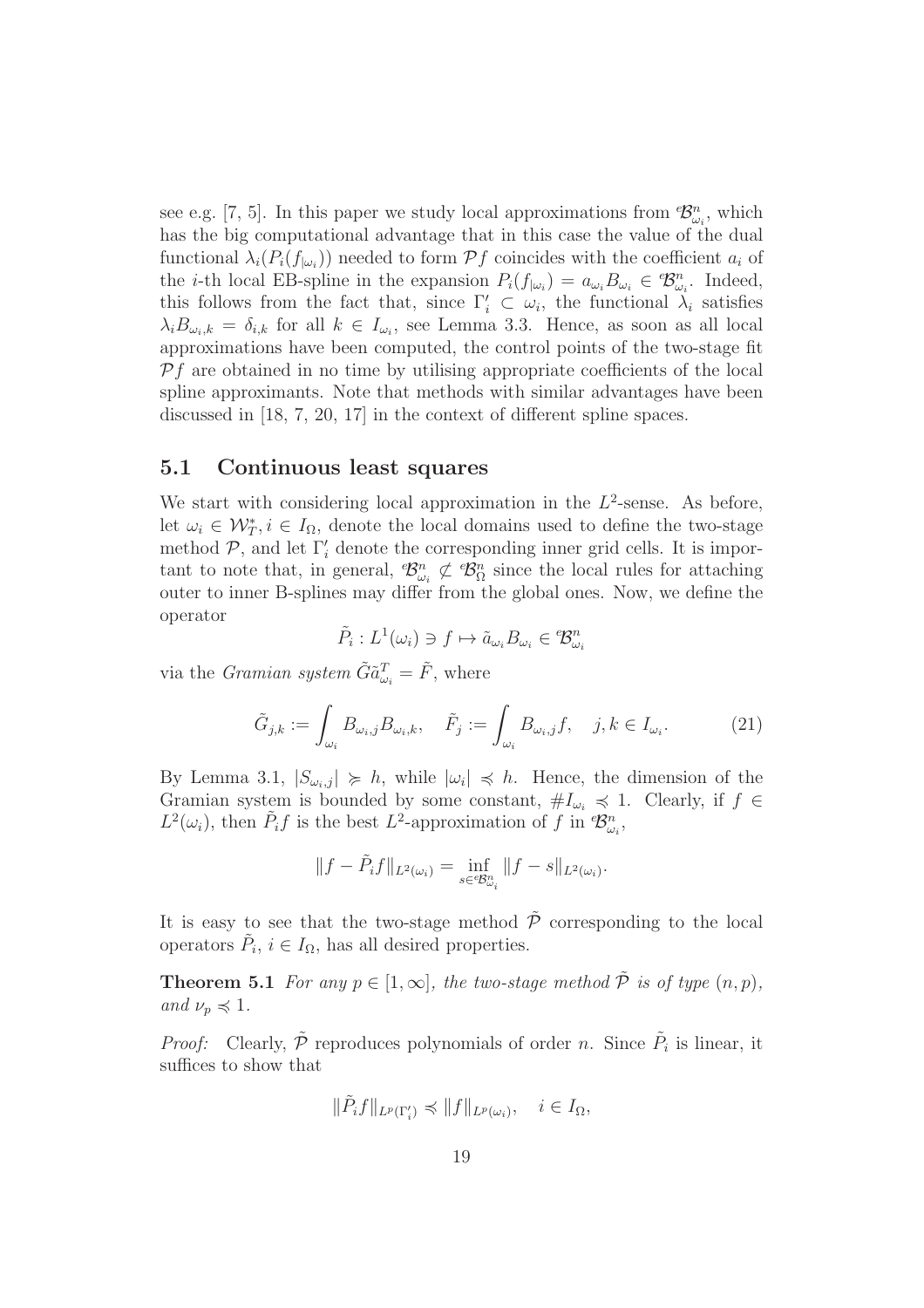for any  $f \in L^p(\omega_i)$ . That is, the constant  $\nu_p$  depends only on the default parameters. Let us fix  $i \in I_{\Omega}$  and drop the index i of  $\omega = \omega_i$  to simplify notation. Using (6) for  $p = 2$ , the smallest eigenvalue  $\lambda_{\min}$  of  $\tilde{G}$  can be estimated from below by means of the Rayleigh quotient of  $\tilde{G}$  and Lemma 3.2,

$$
\tilde{\lambda}_{\min} = \min_{a_{\omega} \neq 0} \frac{\langle a_{\omega} \tilde{G}, a_{\omega} \rangle}{\|a_{\omega}\|_{2}^{2}} = \min_{a_{\omega} \neq 0} \frac{\|a_{\omega} B_{\omega}\|_{L^{2}(\omega)}^{2}}{\|a_{\omega}\|_{2}^{2}} \succcurlyeq h^{d}.
$$
\n(22)

As shown above, the dimension of  $\tilde{G}$  is bounded by a constant. Hence, by equivalence of norms, the inverse of  $\tilde{G}$  is bounded by

$$
\|\tilde{G}^{-1}\|_{p} \preccurlyeq \|\tilde{G}^{-1}\|_{2} = \tilde{\lambda}_{\min}^{-1} \preccurlyeq h^{-d}.
$$

Using Hölder's inequality and (6), we see that the components of  $\tilde{F}$  are bounded by

$$
|\tilde{F}_j| \leq ||B_{\omega,j}||_{L^{p'}(\omega)} ||f||_{L^p(\omega)} \preccurlyeq h^{d/p'} ||f||_{L^p(\omega)}.
$$

Consequently,  $\|\tilde{a}_{\omega}\|_p \leq \|\tilde{G}^{-1}\|_p \|\tilde{F}\|_p \preccurlyeq h^{-d/p} \|f\|_{L^p(\omega)}$ , and, using (6) again,

 $\|\tilde{P}_i f\|_{L^p(\Gamma'_i)} \leq \|\tilde{a}_{\omega} B_{\omega}\|_{L^p(\omega)} \preccurlyeq \|f\|_{L^p(\omega)}.$ 

 $\Box$ 

Lemma 3.2 also yields the bound  $\tilde{\lambda}_{\text{max}} \preccurlyeq h^d$  on the maximal eigenvalue of  $\tilde{G}$ , implying that the condition number is bounded uniformly in  $h$ , i.e., cond<sub>2</sub>  $\tilde{G} = \tilde{\lambda}_{\text{max}} / \tilde{\lambda}_{\text{min}} \leq 1$ . Hence, the linear two-stage method  $\tilde{\mathcal{P}}$  combines optimal error bounds with numerical stability.

#### 5.2 Discrete least squares on scattered data

While the desired properties of continuous least squares fits depends on nothing but our assumptions on the shape of  $\Omega$  and upper bounds on the grid width, the distortion, and the size of local domains, scattered data problems require more care. For instance, as shown in the introduction, problems may occur near the boundary and for unevenly distributed data.

Let  $\Xi := {\xi_{\ell}}_{\ell}$  be a finite set of data sites  $\xi_{\ell} \in \Omega$ , and let  $f_{\ell} := f(\xi_{\ell})$  be the corresponding values sampled from some function  $f \in C^{0}(\Omega)$ . Assuming continuity is necessary to make sure that point evaluation is well defined. A straightforward approach to constructing local operators  $P_i$  is to compute a discrete least squares fit of the data  $(\xi_{\ell}, f_{\ell})$  in  $S_{\Omega,i}$  or, more generally, in a local domain  $\omega_i \in \mathcal{W}_T^*$  containing the inner grid cell  $\Gamma'_i$ . Clearly, if no further assumptions on the data density and distribution are made, the sets  $\omega_i$  have to be carefully chosen to ensure that the data sites in  $\Xi_{\omega_i} := \Xi \cap \omega_i$  provide sufficient information to compute reasonable local approximations  $P_i f$  on  $\Gamma'_i$ .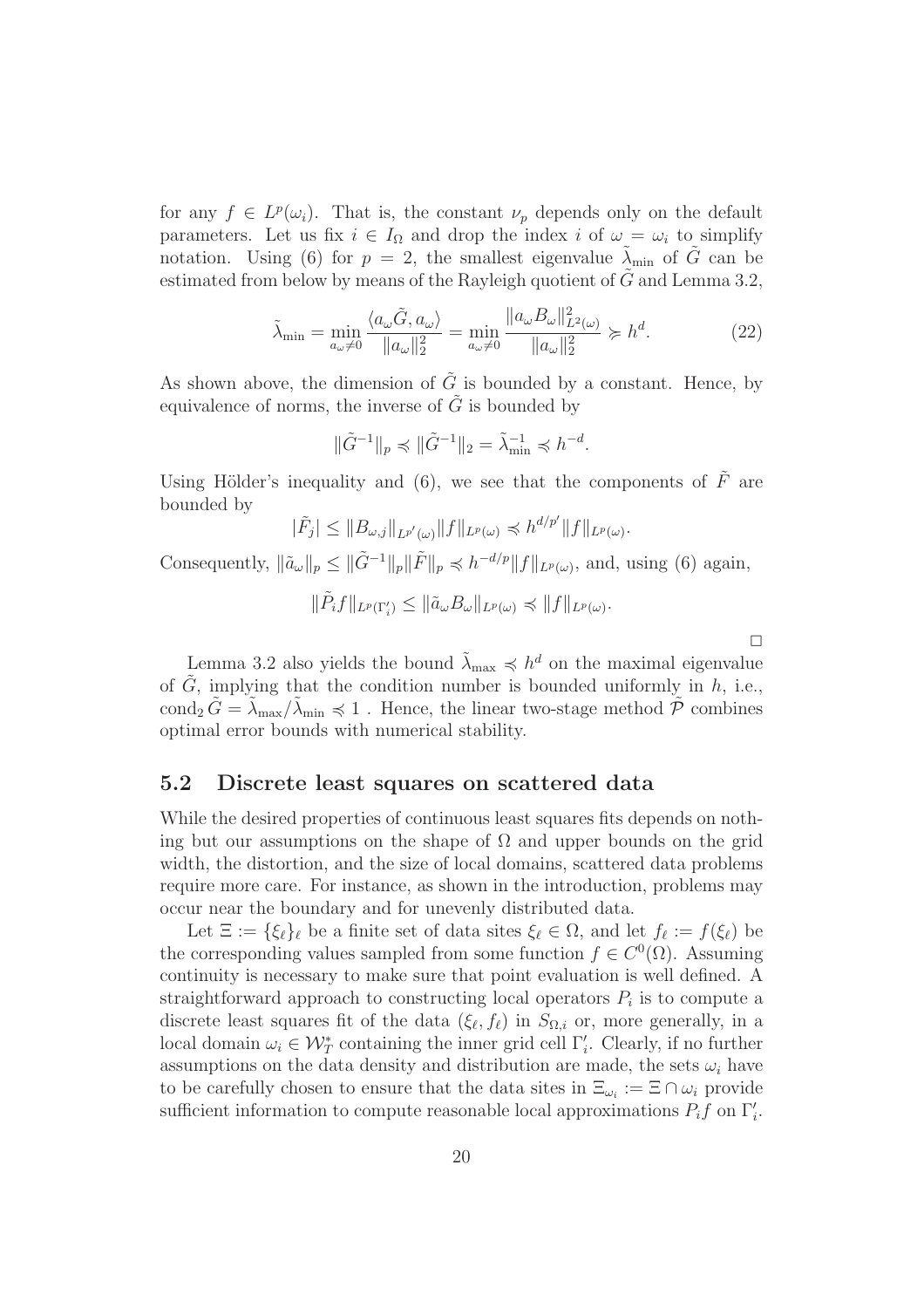Assuming that  $\Xi_{\omega_i} := \Xi \cap \omega_i$  is a *total set* for  $\mathcal{B}_{\omega_i}^n$ , i.e.,  $s \in \mathcal{B}_{\omega_i}^n$  and  $s_{\vert \Xi_{\omega_i}} = 0$  implies  $s = 0$ , the local discrete least squares fit  $\bar{P}_i$ , can be defined uniquely by

$$
\|(f-\bar P_if)_{|\Xi_{\omega_i}}\|_2=\min_{s\in{^\theta\!B^n_{\omega_i}}}\|(f-s)_{|\Xi_{\omega_i}}\|_2.
$$

This defines the operator  $\overline{P}_i : C^0(\omega_i) \longrightarrow L^\infty(\Gamma'_i)$  for each  $i \in I_\Omega$ . Clearly, the corresponding two-stage method  $\bar{\mathcal{P}}$  is of type  $(n,\infty)$  if the norms  $\|\bar{P}_i\|$ ,  $i \in I_{\Omega}$ , of the above operators are uniformly bounded. In general, this will not be the case.

If the scattered data  $\Xi$  are too sparse, it may be impossible to find  $\omega_i$  such that  $\Xi_{\omega_i}$  is a total set for  $\mathcal{B}_{\omega_i}^n$ , and even if  $\Xi_{\omega_i}$  is a total set, it may happen that the local data sites are ill-distributed such that the norms  $\|\bar{P}_i\|$  cannot be bounded. To handle such data with a two-stage method, more complicated adaptive algorithms may be applied. In particular, the methodology of  $[4, 7]$ can be adopted, such that  $\|\overline{P}_i\|$  is estimated using the minimum singular value of the collocation matrix obtained by evaluating the local EB-splines at the data sites. We leave the development of such algorithms for future research.

However, to begin with, we show the boundedness of  $\|\bar{P}_i\|$  under two additional assumptions: sufficient density of the data and boundedness of the number of the data sites in each spline cell. As usual, the density of a subset  $X \subset Y \subset \mathbb{R}^d$  is measured by the *fill distance* 

$$
fd(X, Y) := \max_{y \in Y} \min_{x \in X} ||x - y||_2.
$$

Since  $s|_{\Gamma'_i}$  is a polynomial, by Markov inequality there exists a constant  $\beta$ depending only on *n* and *d* (e.g.,  $\beta = 2(n-1)^2 \sqrt{d}$ ), such that

$$
\max_{y \in \Gamma'_i} \|\nabla s(y)\|_2 \le \frac{\beta}{h} \|s\|_{L^\infty(\Gamma'_i)}, \quad \text{for all } s \in \mathcal{B}_\Omega^n, \ i \in I_\Omega. \tag{23}
$$

Theorem 5.2 Assume that

• the data sites  $\Xi$  are sufficiently dense in  $\Gamma'_i$  in the sense that

$$
\text{fd}(\Xi \cap \Gamma_i', \Gamma_i') \le h/(2\beta), \quad i \in I_{\Omega},\tag{24}
$$

and

• the maximum number of data sites in each spline cell is bounded by a constant  $\varkappa$ ,

$$
\max_{k \in \mathbb{Z}^d} \#(\Xi \cap \Gamma_k) \le \varkappa. \tag{25}
$$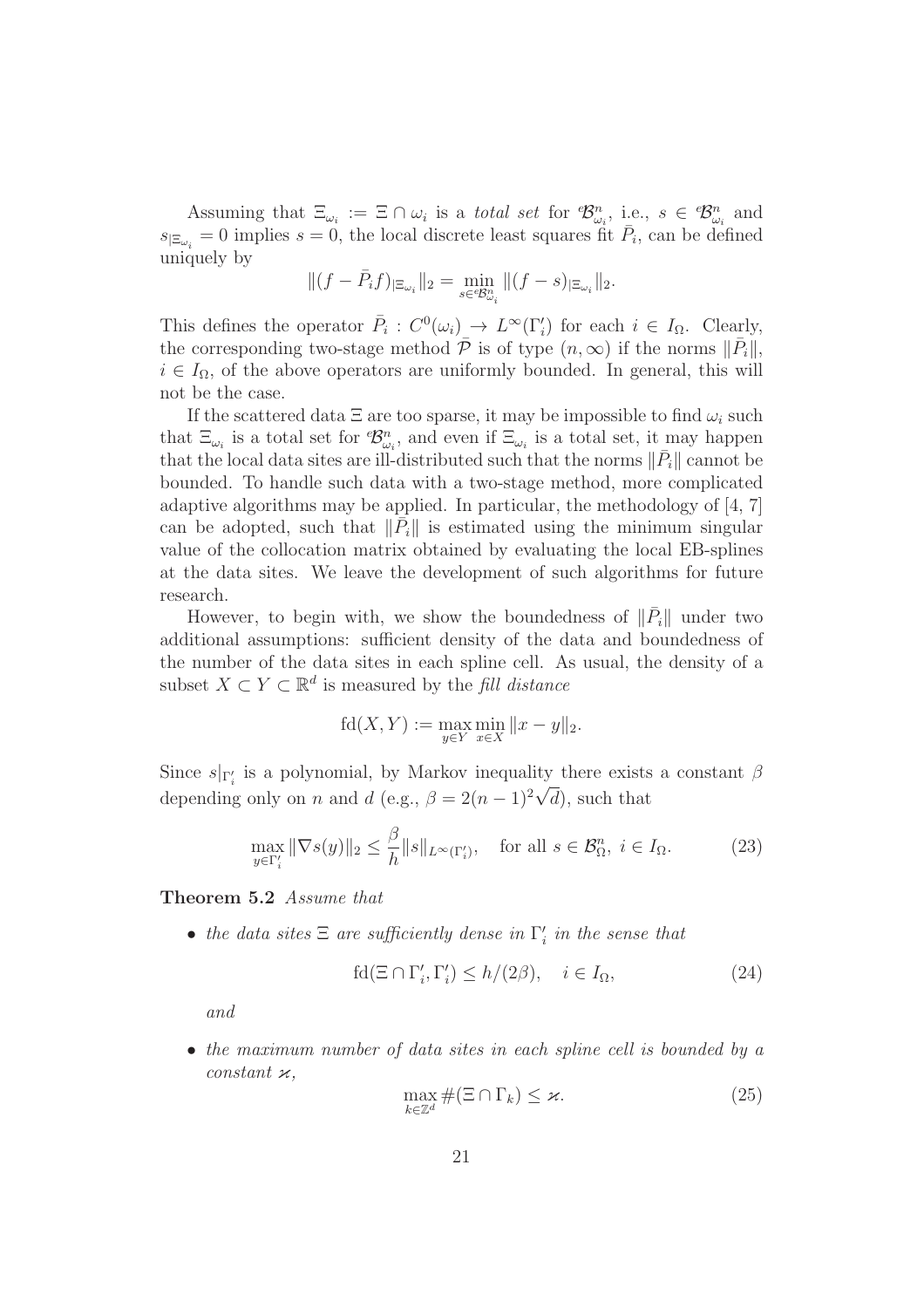Then  $\bar{\mathcal{P}}$  is a two-stage method of type  $(n, \infty)$  with  $\nu_{\infty} \preccurlyeq \sqrt{\varkappa}$ .

*Proof:* As soon as the data are sufficiently dense to ensure that  $\Xi_{\omega_i}$  is a total set for  $\mathcal{B}_{\omega_i}^n$ ,  $\|\bar{P}_i\|$  can be estimated as  $\rho_i \leq \|\bar{P}_i\| \leq \sqrt{\#\Xi_{\omega_i}} \rho_i$ , where

$$
\rho_i := \max\left\{ \|s\|_{L^{\infty}(\Gamma'_i)} \colon s \in \mathcal{B}^n_{\omega_i}, \|s_{|\Xi_{\omega_i}}\|_{\infty} \leq 1 \right\}.
$$

see [4, Proof of Theorem 2.1]. It is easy to see that  $\Xi_{\omega_i}$  is a total set if and only if  $\rho_i < \infty$ . Since  $|\omega_i| \leq rh$ , the number of cells  $\Gamma_k$  satisfying  $\Xi_{\omega_i} \cap \Gamma_k \neq \emptyset$ is bounded by a constant. Hence, by (25), we have  $\#\Xi_{\omega_i} \preccurlyeq \varkappa$ , which implies

$$
\|\bar{P}_i\| \preccurlyeq \sqrt{\varkappa} \,\rho_i.
$$

To find a bound for  $\rho_i$ , we apply the techniques introduced in [16], see also [24, Proof of Theorem 3.8]. For  $s \in \mathcal{B}_{\omega_i}^n$ , with  $||s_{\Xi_{\omega_i}}||_{\infty} \leq 1$ , let  $x \in \Gamma_i'$  be a point with the property  $|s(x)| = ||s||_{L^{\infty}(\Gamma'_i)}$ . It follows from (24) that there is a data point  $\xi \in \Xi \cap \Gamma'_i \subset \Xi_{\omega_i}$  such that  $||x - \xi||_2 \le h/(2\beta)$ . Hence, using (23) we obtain

$$
|s(x) - s(\xi)| \le \max_{y \in [x,\xi]} \|\nabla s(y)\|_2 \|x - \xi\|_2 \le \frac{1}{2} \|s\|_{L^\infty(\Gamma'_i)}.
$$

Thus,

$$
1 \ge |s(\xi)| \ge |s(x)| - |s(x) - s(\xi)| \ge ||s||_{L^{\infty}(\Gamma'_i)} - \frac{1}{2}||s||_{L^{\infty}(\Gamma'_i)} = \frac{1}{2}||s||_{L^{\infty}(\Gamma'_i)},
$$

and so  $||s||_{L^{\infty}(\Gamma'_i)} \leq 2$ , which shows that  $\rho_i \leq 2$ .

It is easy to see that conditions (24) and (25) are compatible. For example, (24) is satisfied if  $\Xi$  is a uniform grid with side length  $h/(\beta\sqrt{d})$ . In this case (25) holds true with  $\kappa = (\beta \sqrt{d})^d$ . Note that the numerical values for  $\kappa$  resulting from these estimates, e.g. 1296 for the above grid in case  $d = 2$ ,  $n = 4$ , have little practical importance as they are very pessimistic. Indeed, our numerical results below show that the method described in this section (with  $d = 2$ ,  $n = 4$ ,  $r = 14$ ) performs very well for random data with just four data points per cell on average.

Condition (25) may seem counterintuitive because it suggests that in some circumstances the availability of additional data may be harmful. In fact, a close inspection of the error bounds for global discrete least squares from spline spaces with stable bases given in [10, 11] reveals that they also depend on the maximum number  $\varkappa$  of data sites in the spline cells. A similar phenomenon has been discussed in [19] for the moving least squares approximations. The following example shows that this is a genuine phenomenon and in general, the approximation error, and hence the norm of the discrete least squares operator, can indeed become arbitrarily large as the number of data sites is growing.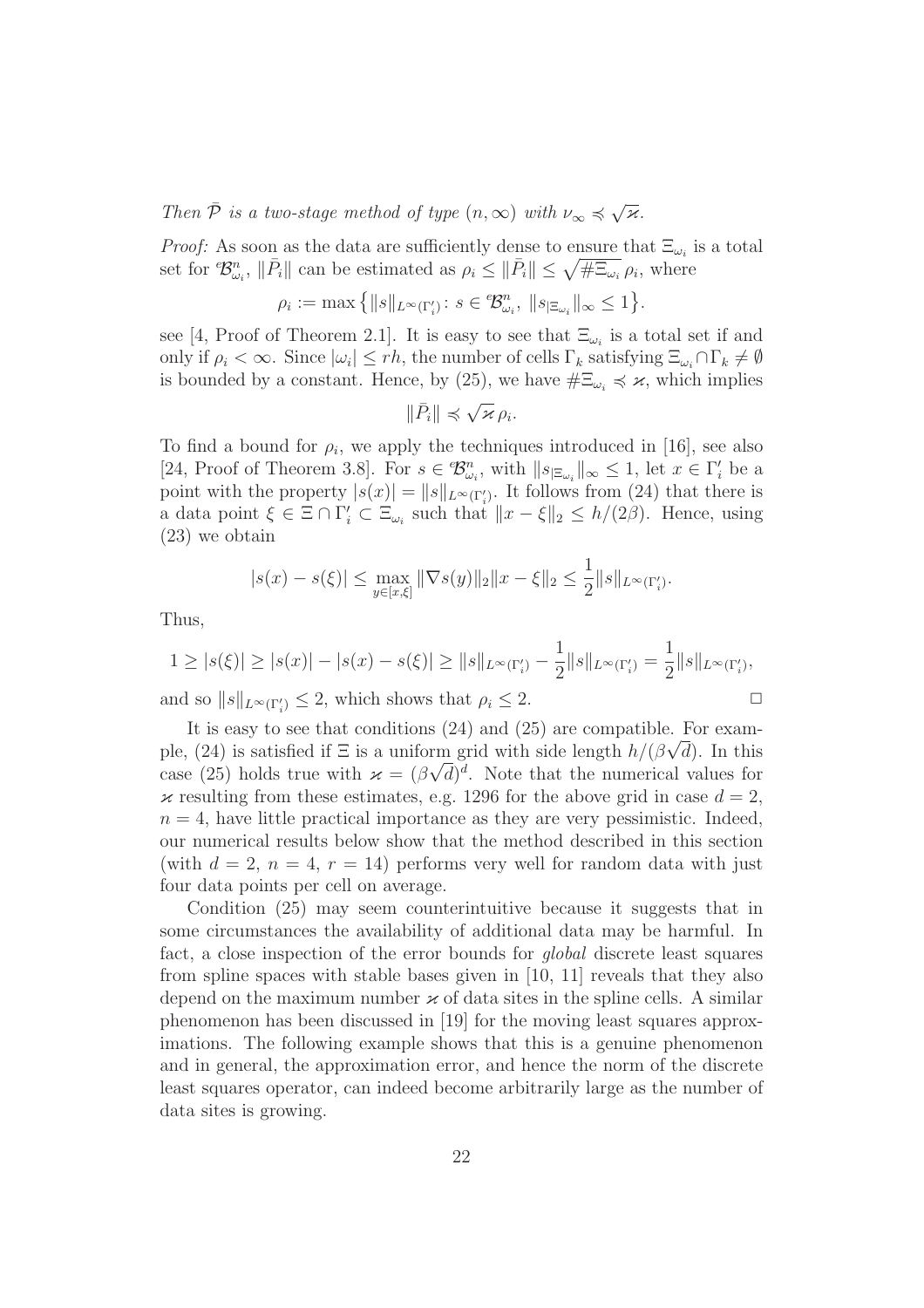**Example 5.3** Consider the bivariate grid with cells  $\left(-\frac{h}{2}\right)$  $\frac{h}{2}, \frac{h}{2}$  $(\frac{h}{2})^2 + h\mathbb{Z}^2$ . Then  $\Gamma = \begin{pmatrix} -\frac{h}{2} \end{pmatrix}$  $\frac{h}{2}, \frac{h}{2}$  $\frac{h}{2}$  $\}^2 \subset \omega \subset \mathbb{R}^2$  is a grid cell for the space  $\mathcal{B}_{\omega}^2$  and  $f(x, y) :=$  $1-x^2-y^2$ . Choose a constant  $k \geq 2$  and consider the set of data sites  $\Xi = \Xi_1 \cup \Xi_2$ , where  $\Xi_1 := \frac{h}{4} \mathbb{Z}^2 \cap \omega$ , and  $\Xi_2$  is a finite subset of the circle segment

$$
\sigma := \left\{ (x, y) \in [-\frac{h}{2}, \frac{h}{2}]^2 : f(x, y) = s(x, y) := khx + 1 - h^2/4 \right\}
$$

(see Figure 2(a)), defined as follows. Set  $r := ||f_{\vert \Xi_1} - s_{\vert \Xi_1}||_2$ , and choose a positive integer N such that  $\delta := \frac{r}{\sqrt{N}} < h^2/72$ . Then  $\Xi_2 := \{\xi_i = (x_i, y_i) :$  $i = -3N, \ldots, 3N\},$  where  $y_i = \frac{ih}{6N}$  $\frac{i\hbar}{6N}$  and  $x_i$  is uniquely determined from the condition  $\xi_i \in \sigma$ . Let  $s^* \in \mathcal{B}^2_{\omega}$  be the discrete least squares approximation to f with respect to the data sites in  $\Xi$ . We claim that

$$
||f - s^*||_{L^{\infty}(\Gamma)} > \frac{kh^2}{24}.
$$
 (26)

As k can be chosen arbitrarily large, the approximation error is not  $\mathcal{O}(h^2)$ .

*Proof of (26):* In view of  $s_{|\sigma} = f_{|\sigma}$ , we have  $||f_{|\Xi} - s_{|\Xi}||_2 = r$ . Since s belongs to  $B_{\omega}^2$ , this implies  $||f_{\vert \Xi} - s_{\vert \Xi}^*||_2 \leq r$ . It follows that there exists  $i_1$  with  $2N \leq i_1 \leq 3N$ , such that  $|f(\xi_{i_1}) - s^*(\xi_{i_1})| < \delta$  and  $|f(\xi_{-i_1}) - s^*(\xi_{-i_1})| < \delta$ . By a simple calculation we have  $|f(\xi_{i_1})| = |f(\xi_{-i_1})| \leq f(\xi_{2N}) < 1 - h^2/9$ . Hence  $\max\{s^*(\xi_{i_1}), s^*(\xi_{-i_1})\} \leq 1 - h^2/9 + \delta \leq 1 - 7h^2/72$ . Since  $s^*_{|\Gamma}$  is linear along the line  $x = x_{i_1} = x_{-i_1}$ , it follows that  $s^*(x_{i_1}, 0) \leq 1 - 7h^2/72$ . Similarly, there exists  $i_2$  with  $0 \leq i_2 \leq N$ , such that  $|f(\xi_{i_2}) - s^*(\xi_{i_2})| < \delta$  and  $|f(\xi_{-i_2}) - s^*(\xi_{-i_2})| < \delta$ , and as in the above it is easy to see that  $s^*(x_{i_2}, 0) \ge$  $\min\{s^*(\xi_{i_2}), s^*(\xi_{-i_2})\} > 1 - h^2/16$ . Since  $s^*_{|\Gamma}$  is linear along the line  $y = 0$ , and  $|x_{i_1} - x_{i_2}| \leq h/(4k)$ , we conclude that the slope of this linear function is at least  $kh/12$ . Therefore,  $s^*(\frac{h}{2})$  $\frac{h}{2}$ , 0) –  $s^*(x_{i_2}, 0) \geq (2k-1)h^2/48$ , and we deduce that  $s^*(\frac{h}{2})$  $(\frac{h}{2},0) - f(\frac{h}{2})$  $(\frac{h}{2},0) = [s^*(\frac{h}{2})]$  $\left[\frac{h}{2},0\right]-s^*(x_{i_2},0)+s^*(x_{i_2},0)-f(\frac{h}{2})$  $\frac{h}{2}, 0) \geq$  $(2k-1)h^2/48 + (1-h^2/16) - (1-h^2/4) > kh^2/24$ , and (26) follows. <del>□</del>

The bad errors are clearly caused by the fact that too many data sites are lying on the intersection curve of f with its poor approximation  $s \in \mathcal{B}^2_{\omega}$ . Clearly, (26) remains valid if  $\mathcal{B}_{\omega}^2$  is replaced by  $\mathcal{B}_{\omega}^n$ . Note that the density assumption (24) is satisfied in the above example as  $\text{fd}(\Xi \cap \Gamma) = h/(2\beta)$ , with  $\beta = 2\sqrt{2}$  in (23) for  $n = 2$ . Moreover, it is not difficult to see that  $k \geqslant \sqrt{\varkappa}$  if  $\omega$  is a local domain, which shows that the estimate  $\nu_{\infty} \preccurlyeq \sqrt{\varkappa}$ in Theorem 5.2 cannot be improved. The example also applies to the global least squares  $(\omega = \Omega)$ , in which case however  $\varkappa \geq k^2/h^4$ . The estimate  $||f-s^*||_{L^{\infty}(\Gamma)} \succcurlyeq \sqrt{\varkappa}h^2$  is obtained for the global least squares if the example is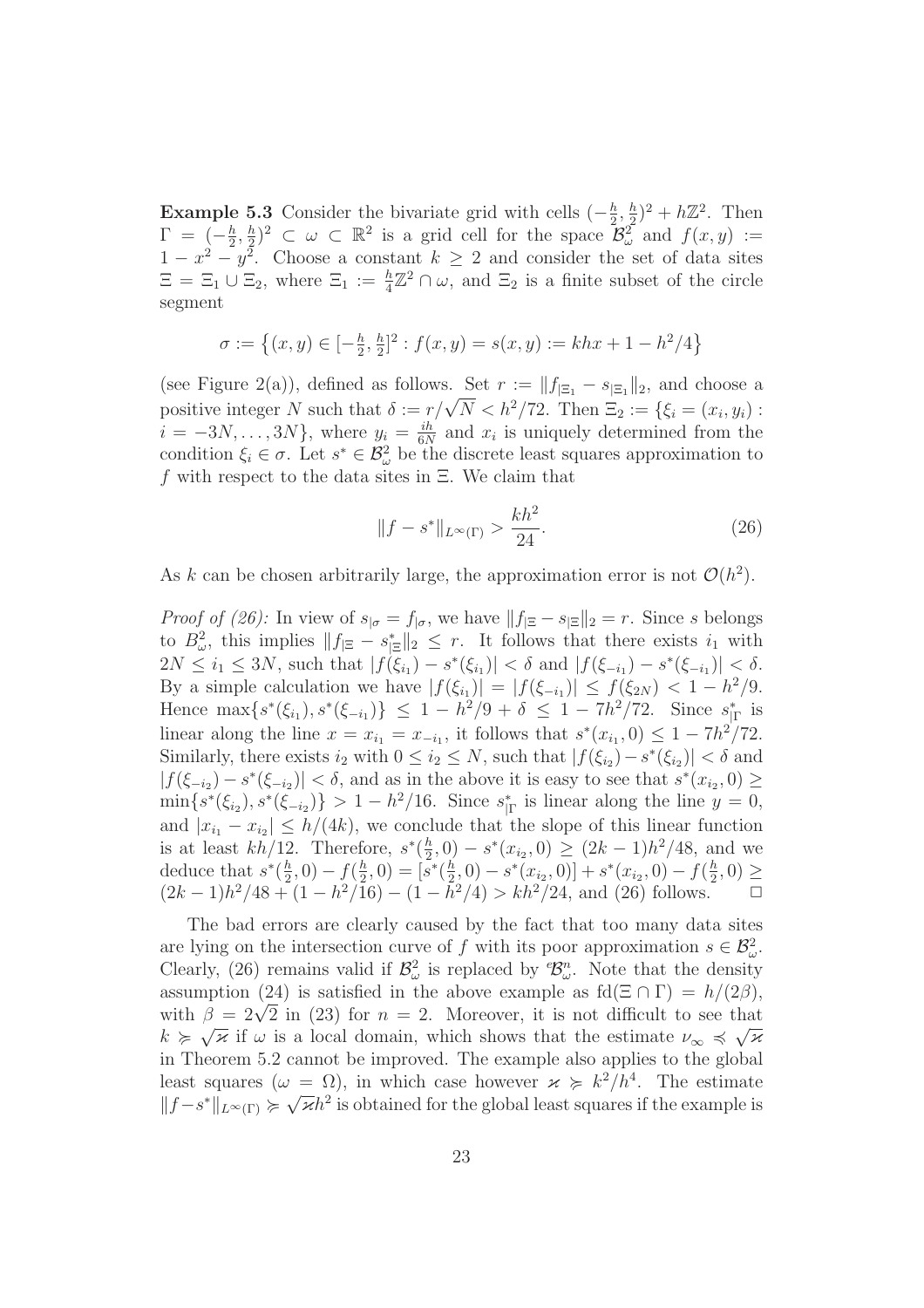modified as follows: Replace f by the expansion of  $f_{\text{IF}}$  as a linear combination of 9 biquadratic B-splines whose supports contain  $\Gamma$ , and, similarly, replace s by the spline in  $\mathcal{B}_{\Omega}^2$  that interpolates s at the corners of  $\Gamma$  and vanishes at all other knots.

Precaution needs to be taken to avoid the effects demonstrated by this example. A simple remedy is to perform *data thinning* by removing "extraneous" data points while maintaining their sufficient density to guarantee the same approximation order of the method  $P$ . For example, assume for simplicity that  $\Omega$  is a d-dimensional cube and replace (24) by a stronger bound on the fill distance,  $fd(\Xi \cap \Gamma'_i, \Gamma'_i) < h/(2\beta\sqrt{d}), i \in I_{\Omega}$ . If we now choose in  $\Omega$ a uniform d-dimensional grid with side length  $\varepsilon \leq h/(2\beta\sqrt{d})$ , then every cell of this grid will contain at least one data point. By selecting a single point in each cell, and discarding all points of  $\Xi$  that have not been selected for any cell, we arrive at the thinned data  $\Xi'$  satisfying (24). Moreover, the number of points of  $\Xi'$  lying in a single spline cell  $\Gamma_k$  is bounded by  $(h/\varepsilon)^d$ , which shows that (25) is satisfied for  $\Xi'$  with  $\varkappa$  close to  $(2\beta\sqrt{d})^d$ . Alternatively, thinning may be performed in the local approximation stage (i.e. effectively built into the local operators  $\bar{P}_i$ ) as described e.g. in [7].

If certain subregions of  $\Omega$  are populated by significantly denser data, and higher approximation quality is required there, then hierarchical spline techniques [9] are more appropriate than data thinning. However, an analysis of hierarchical spline methods is beyond the scope of this paper.

#### 5.3 Weighted discrete least squares

In this section, we develop an alternative framework based on a suitably weighted discrete least squares fit. It leads to a two-stage method  $\overline{P}$  of type  $(n, p)$  for any  $p > d/n$  with uniform bound  $\nu_p \preccurlyeq 1$ , independent of the number or distribution of data sites provided that the data are sufficiently dense. Since  $p > d/n$ , Sobolev embedding theorem guarantees that every  $f \in W_p^n(\Omega)$  can be changed on a set of measure zero to become a continuous function. Therefore the point evaluation is well defined for any  $f \in W_p^n(\Omega)$ .

We first group data as follows: given an integer  $\mu \geq 2$ , we define the sequences  $U^{\iota}$  by piecewise uniform refinement of the knot sequences  $T^{\iota}$ ,

$$
u_{\mu\ell+m}^{\iota} := t_{\ell}^{\iota} + l_{\ell}^{\iota} \frac{m}{\mu}, \quad \ell \in \mathbb{Z}, \ m = 0, \dots, \mu - 1, \ \iota = 1, \dots, d.
$$

The corresponding *subcells* are denoted by

$$
\gamma_k := [u_{k^1}^1, u_{k^1+1}^1) \times \cdots \times [u_{k^d}^d, u_{k^d+1}^d), \quad k \in \mathbb{Z}^d.
$$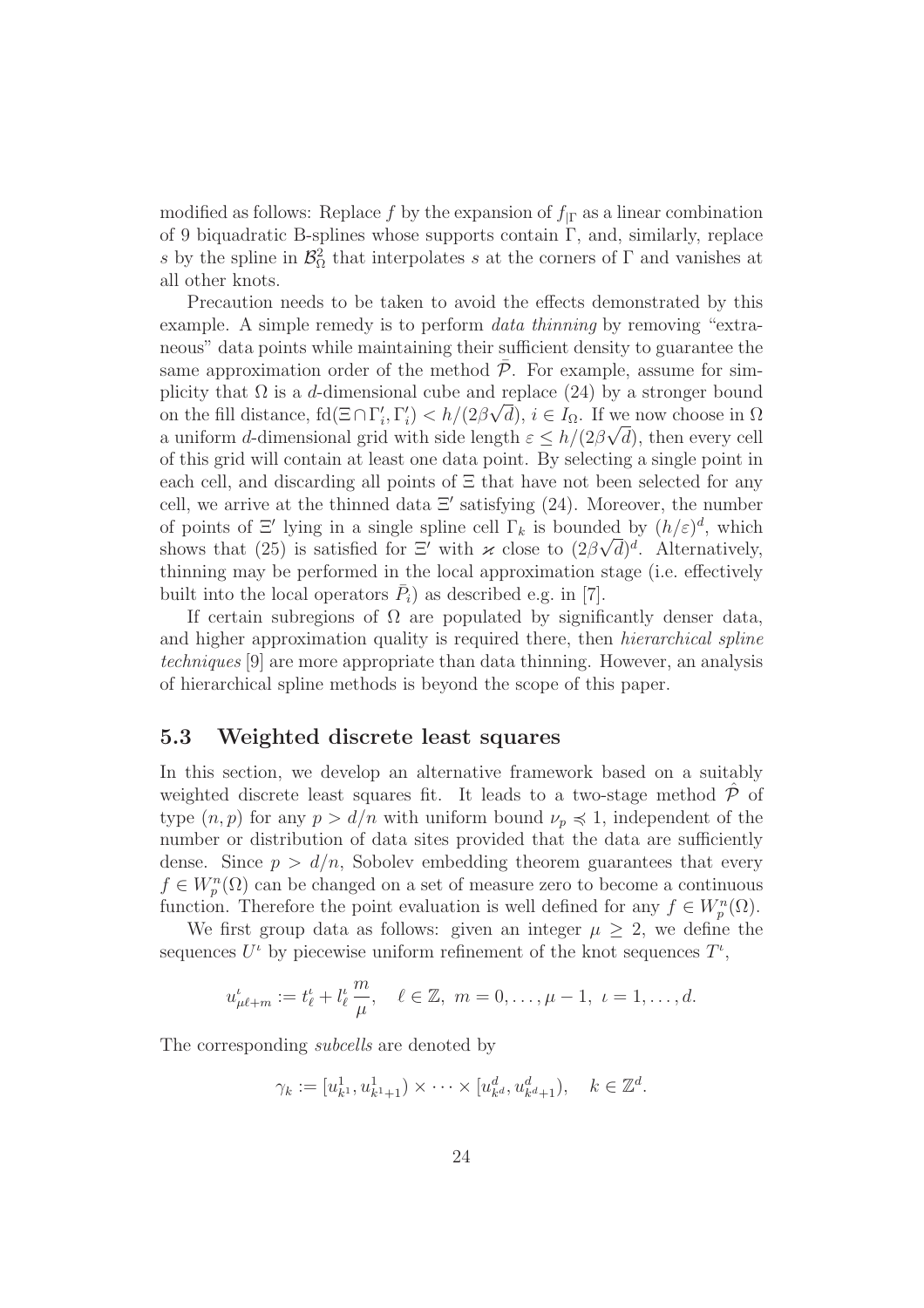In this way, always  $\mu^d$  subcells of equal size form a disjoint union of the grid cells. For all  $k \in \mathbb{Z}^d$ , the side lengths of  $\gamma_k$  are bounded from above by  $h_{\mu} := h/\mu$ , and from below by  $h_{\mu}/\varrho$ .

To compute a local approximation  $\hat{P}_i f$ , we select a subset  $\Xi_i \subset \Xi$  of data sites such that

$$
|\Xi_i| \le (r - 2/\mu)h \quad \text{and} \quad \Gamma'_i \subset \hat{\omega}_i := \bigcup_{\xi \in \Xi_i} \gamma_\xi,\tag{27}
$$

where  $\gamma_{\xi}$  denotes the subcell containing the point  $\xi$ . This is possible if the data are sufficiently dense in the sense that every subcell in the inner grid cell  $\Gamma'_i$  contains at least one data site. This is guaranteed, for example, when  $\text{fd}(\Xi \cap \Gamma_i', \Gamma_i') < h_\mu/\varrho$ . We remark that  $\hat{\omega}_i$  is not required to be a subset of  $\Omega$ . However,  $\omega_i := \hat{\omega}_i \cap \Omega$  is a local domain since  $|\omega_i| \leq |\hat{\omega}_i| \leq |\Xi_i| + 2h_\mu \leq hr$ .

Suitable local approximation schemes can be obtained by solving weighted discrete least squares problems. For a fixed  $i \in I_{\Omega}$ , we define the weight  $d(\xi)$ as the quotient of the volume of  $\gamma_{\xi}$  and the number of data sites in  $\gamma_{\xi}$ ,

$$
d(\xi) := \frac{\mathrm{vol}(\gamma_{\xi})}{\#\{\Xi_i \cap \gamma_{\xi}\}}.
$$

Abbreviating  $\omega := \omega_i$  and  $\hat{\omega} := \hat{\omega}_i$ , we define the operator

$$
\hat{P}_i: C^0(\omega) \ni f \mapsto \hat{a}_{\hat{\omega}} B_{\hat{\omega}} \in {}^e \mathcal{B}_{\hat{\omega}}^n
$$

via the normal equation  $\hat{G}\hat{a}_{\hat{\omega}} = \hat{F}$ , where

$$
\hat{G}_{j,k} := \sum_{\xi \in \Xi_i} B_{\hat{\omega},j}(\xi) B_{\hat{\omega},k}(\xi) d(\xi), \quad \hat{F}_j := \sum_{\xi \in \Xi_i} B_{\hat{\omega},j}(\xi) f(\xi) d(\xi), \quad j,k \in I_{\hat{\omega}}.
$$

That is, the spline  $\hat{a}_{\hat{\omega}}B_{\hat{\omega}}$  is minimizing the weighted error

$$
\sum_{\xi \in \Xi_i} \left( \hat{a}_{\hat{\omega}} B_{\hat{\omega}}(\xi) - f(\xi) \right)^2 d(\xi) \to \min
$$

at the data sites in  $\Xi_i$ . Of course, in applications,  $\hat{a}_{\hat{\omega}}$  can be determined numerically by more suitable methods, such as QR-factorisation, rather than resorting to the normal equation.

The case  $p = \infty$  is considered first.

**Theorem 5.4** For sufficiently large  $\mu$ , let condition (27) be satisfied for all  $i \in I_{\Omega}$ . Then the local operators  $\hat{P}_i$ ,  $i \in I_{\Omega}$ , are well defined, and the corresponding two-stage method  $\hat{\mathcal{P}}$  is of type  $(n,\infty)$  with  $\nu_{\infty} \preccurlyeq 1$ .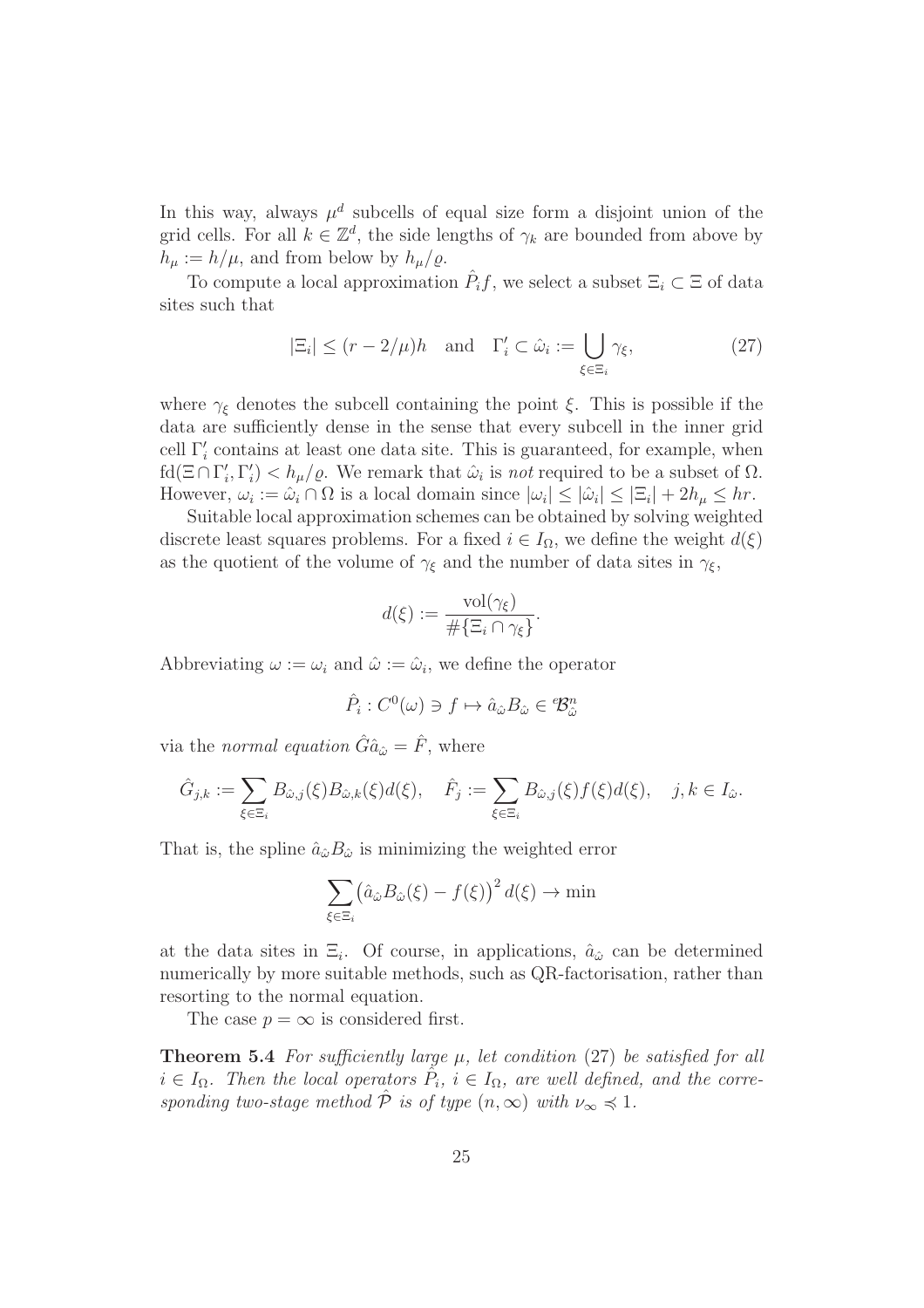*Proof:* Clearly,  $\hat{P}$  reproduces polynomials of order n as soon as the matrix  $\hat{G}$  is nonsingular, which will be shown below under the assumption that  $\mu$  is sufficiently large. Since  $\hat{P}_i$  is linear, it suffices to show that

$$
\|\hat{P}_i f\|_{L^{\infty}(\Gamma'_i)} \preccurlyeq \|f\|_{L^{\infty}(\omega)}, \quad f \in C^0(\omega),
$$

for all  $i \in I_{\Omega}$ , where we drop the index i of  $\omega_i$ , again.

Let  $G$  be the Gramian matrix of continuous least squares, as defined in (21), for the set  $\hat{\omega}$ . We have  $\Gamma'_i \subset \hat{\omega}$  and  $|\hat{\omega}| \le rh$ . Hence, following the arguments used in the proof of Theorem 5.1, we conclude that the smallest eigenvalue of  $\tilde{G}$  is bounded from below by  $\tilde{\lambda}_{\min} \succcurlyeq h^d$ .

Next, we show that  $\hat{G}$ , as a small perturbation of  $\tilde{G}$ , inherits this property of the smallest eigenvalue. For a suitable set  $L \subset \mathbb{Z}^d$  of indices, the local domain  $\hat{\omega}$  can be written as the disjoint union  $\hat{\omega} = \bigcup_{\ell \in L} \gamma_{\ell}$  of subcells. Abbreviating  $b := B_{\hat{\omega},i} B_{\hat{\omega},k}$  and  $\Xi_{i,\ell} := \Xi_i \cap \gamma_{\ell}$ , we have

$$
\tilde{G}_{i,k} - \hat{G}_{i,k} = \sum_{\ell \in L} \Bigl( \int_{\gamma_\ell} b - \sum_{\xi \in \Xi_{i,\ell}} b(\xi) d(\xi) \Bigr).
$$

For a fixed  $\ell$ , all points in the inner sum have the same weight  $d(\xi)$  =  $vol(\gamma_{\xi})/\#\{\Xi_i \cap \gamma_{\xi}\}\.$  Since b is continuous on the connected set  $\gamma_{\ell}$ , the intermediate value theorem implies existence of a point  $\eta_{\ell} \in \gamma_{\ell}$  with

$$
b(\eta_{\ell}) = \frac{1}{\#\{\Xi_i \cap \gamma_{\xi}\}} \sum_{\xi \in \Xi_{i,\ell}} b(\xi).
$$

Hence, by the mean value theorem,

$$
\Bigl|\int_{\gamma_{\ell}} b - \sum_{\xi \in \Xi_{i,\ell}} b(\xi) d(\xi) \Bigr| = \Bigl|\int_{\gamma_{\ell}} \bigl( b - b(\eta_{\ell}) \bigr) \Bigr| \leq h_{\mu} |b|_{W^1_{\infty}(\gamma_{\ell})} \int_{\gamma_{\ell}} 1.
$$

By (7), the gradient of b is bounded by  $|b|_{W^1_{\infty}(\gamma_{\ell})} \preccurlyeq h^{-1}$  so that

$$
|\tilde{G}_{i,k} - \hat{G}_{i,k}| \preccurlyeq \frac{h_{\mu}}{h} \sum_{\ell \in L} \int_{\gamma_{\ell}} 1 = \frac{\text{vol}(\hat{\omega})}{\mu} \preccurlyeq \frac{h^d}{\mu}.
$$

 $#I_{\hat{\omega}}$  is bounded by a constant, implying that  $\|\tilde{G} - \hat{G}\|_2 \preccurlyeq h^d/\mu$ . Since  $\tilde{G}, \hat{G}$ are symmetric, the smallest eigenvalue  $\lambda_{\min}$  of G satisfies

$$
|\hat{\lambda}_{\min} - \tilde{\lambda}_{\min}| \le ||\tilde{G} - \hat{G}||_2 \preccurlyeq h^d/\mu,
$$

which together with  $\tilde{\lambda}_{\min} \succcurlyeq h^d$  implies

$$
\hat{\lambda}_{\min} \ge \tilde{\lambda}_{\min}/2 \succcurlyeq h^d,
$$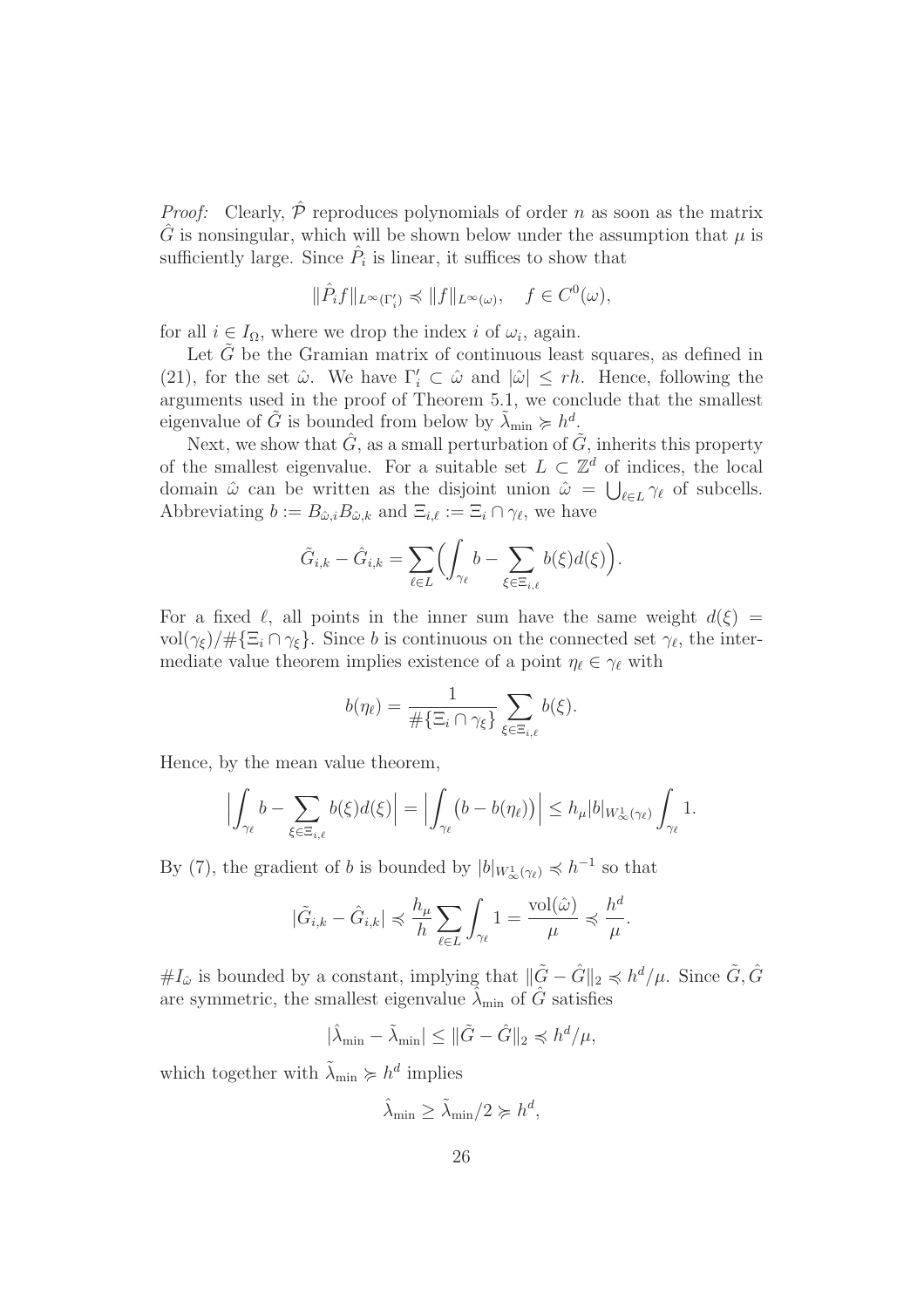provided that  $\mu$  is large enough.

In particular,  $\hat{G}$  is invertible, saying that  $\hat{P}_i$  is well defined. Further,  $\|\hat{G}^{-1}\|_{\infty}$   $\preccurlyeq$  h<sup>-d</sup> follows as in the proof of Theorem 5.1. The components of  $\hat{F}$  are bounded by

$$
|\hat{F}_j| \leq \sum_{\ell \in L} \sum_{\xi \in \Xi_{i,\ell}} |B_j(\xi)| |f(\xi)| d(\xi) \preccurlyeq \|f\|_{L^{\infty}(\omega)} \sum_{\ell \in L} \text{vol}(\gamma_{\ell}) \leq h^d \|f\|_{L^{\infty}(\omega)}.
$$

Hence,  $\|\hat{a}_{\hat{\omega}}\|_{\infty} \leq \|\hat{G}^{-1}\|_{\infty} \|\hat{F}\|_{\infty} \preccurlyeq \|f\|_{L^{\infty}(\omega)}$ , and by  $(6)$ ,

$$
\|\hat{P}_i f\|_{L^{\infty}(\Gamma'_i)} \le \|\hat{a}_{\hat{\omega}} B_{\hat{\omega}}\|_{L^{\infty}(\hat{\omega})} \preccurlyeq \|\hat{a}_{\hat{\omega}}\|_{\infty} \preccurlyeq \|f\|_{L^{\infty}(\omega)},
$$

as requested.  $\Box$ 

Results for the case  $d/n < p < \infty$  can be derived if the sets  $\Xi_i$  of data sites used for the local approximation are chosen such that  $|\Xi_i| \le (r-2/\mu)h$ , as before, but now

$$
\Gamma_i' \subset \omega_i := \bigcup_{\xi \in \Xi_i} \gamma_{\xi} \subset \Omega. \tag{28}
$$

That is, data sites whose neighborhood  $\gamma_{\xi}$  is not contained in the domain  $\Omega$ are discarded.

**Theorem 5.5** Let  $p > d/n$ . For sufficiently large  $\mu$ , let condition (28) be satisfied for all  $i \in I_{\Omega}$ . Then the local operators  $\hat{P}_i$ ,  $i \in I_{\Omega}$ , are well defined, and the corresponding two-stage method  $\hat{\mathcal{P}}$  is of type  $(n, p)$  with  $\nu_p \preccurlyeq 1$ .

*Proof:* The properties of  $\hat{G}$  derived in the preceding proof are valid also here. In particular, by the equivalence of norms,  $\|\hat{G}^{-1}\|_p \preccurlyeq h^{-d}$  for  $\mu$  sufficiently large. The components of  $\hat{F}$  are bounded by

$$
|\hat{F}_j| \leq \sum_{\ell \in L} \sum_{\xi \in \Xi_{i,\ell}} |B_j(\xi)| |f(\xi)| d(\xi) \preccurlyeq \sum_{\ell \in L} \text{vol}(\gamma_{\ell}) \|f\|_{L^{\infty}(\gamma_{\ell})} \leq h_{\mu}^d \sum_{\ell \in L} \|f\|_{L^{\infty}(\gamma_{\ell})}.
$$

The side lengths of the subcells  $\gamma_{\ell}$  lie between  $h_{\mu}/\varrho$  and  $h_{\mu}$ . Hence, transferring the Sobolev inequality

$$
||f||_{L^{\infty}(u)} \preccurlyeq ||f||_{L^{p}(u)} + |f|_{W_{p}^{n}(u)}, \quad u := [0,1]^{d},
$$

from the unit cube u to  $\gamma_{\ell}$  by scaling, we see that

$$
||f||_{L^{\infty}(\gamma_{\ell})}\preccurlyeq h_{\mu}^{-d/p}\big(||f||_{L^{p}(\gamma_{\ell})}+h_{\mu}^{n}|f|_{W_{p}^{n}(\gamma_{\ell})}\big).
$$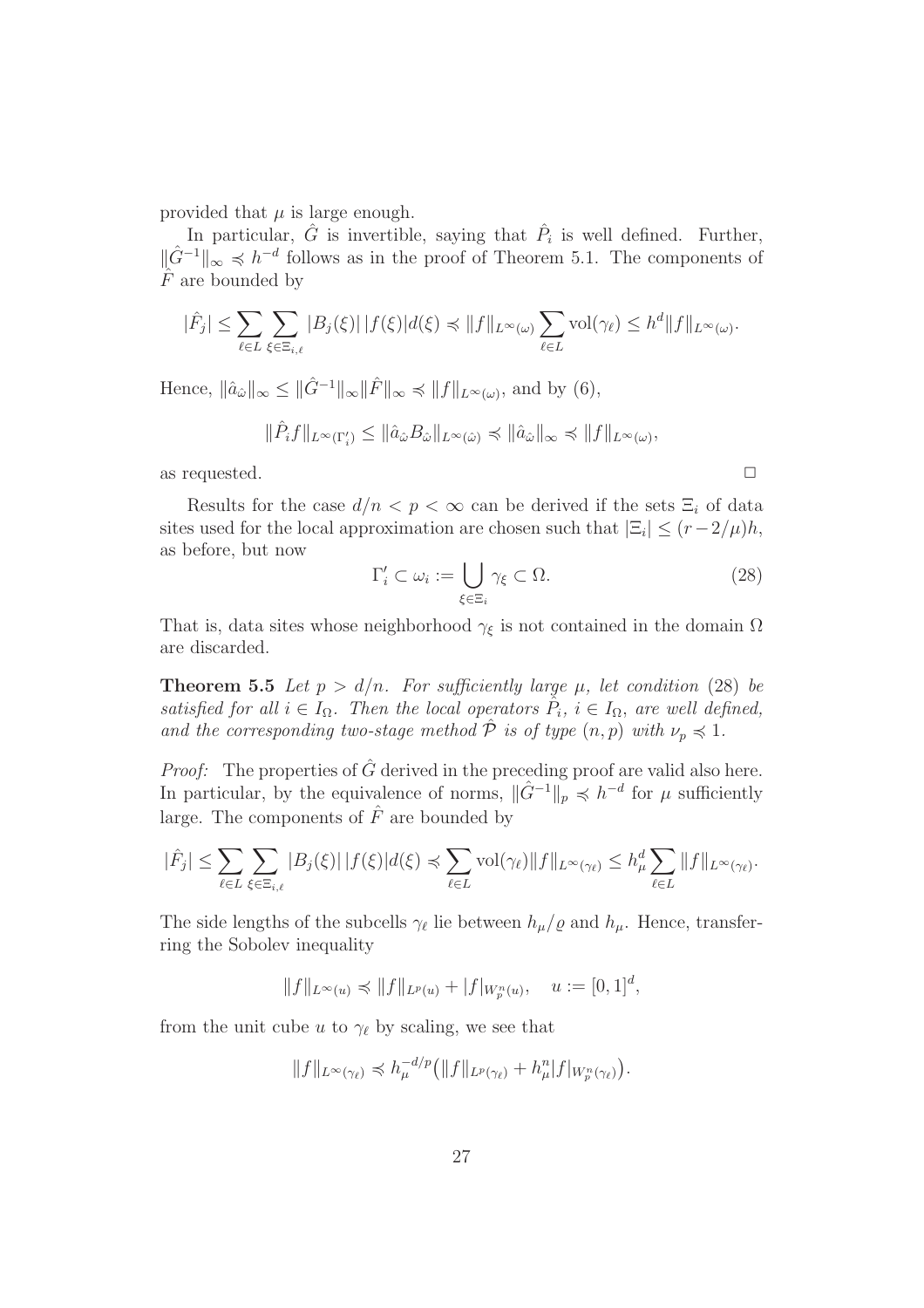The number  $\#L$  of subcells  $\gamma_{\ell}$  forming  $\omega$  is bounded by  $\#L \preccurlyeq \mu^{d}$ . Hence, by Hölder's inequality, the 1-norm and the p-norm in  $\mathbb{R}^{\#L}$  are related by  $\|\cdot\|_1 \preccurlyeq \mu^{d/p'} \|\cdot\|_p$ , and we conclude

$$
\begin{split} |\hat{F}_j| &\leq h_\mu^{d/p'} \mu^{d/p'} \bigg( \Big( \sum_{\ell \in L} \|f\|_{L^p(\gamma_\ell)}^p \Big)^{1/p} + h_\mu^n \Big( \sum_{\ell \in L} |f|_{W_p^n(\gamma_\ell)}^p \Big)^{1/p} \bigg) \\ &\leq h^{d/p'} \big( \|f\|_{L^p(\omega)} + h^n |f|_{W_p^n(\omega)} \big). \end{split}
$$

Hence,  $\|\hat{a}_{\omega}\|_p \leq \|\hat{G}^{-1}\|_p \|\hat{F}\|_p \preccurlyeq h^{-d/p} \big(\|f\|_{L^p(\omega)} + h^n |f|_{W_p^n(\omega)}\big)$ . Finally, by (6),

$$
\|\hat{P}_i f\|_{L^p(\Gamma'_i)} \le \|\hat{a}_{\omega} B_{\omega}\|_{L^p(\omega)} \preccurlyeq \|f\|_{L^p(\omega)} + h^n |f|_{W_p^n(\omega)},
$$

and the proof is complete.  $\Box$ 

Note that the inequality  $\|\hat{P}_i f\|_{L^p(\Gamma'_i)} \preccurlyeq \|f\|_{L^p(\omega)}$  does not hold in general, and so we genuinely need here the second part of Definition 4.5 rather than the stronger condition (18) used in Theorems 5.1, 5.2 and 5.4.

### 6 Numerical Results

The focus of this work is on analytical issues, but we want to complement our results by a brief numerical study of a scattered data problem. It is neither comprehensive nor inspired by a real application, but just intended to support our theoretical findings and, in particular, to illustrate the superior performance of extended B-splines over the standard form.

The domain  $\Omega$  is a sector with angle  $4\pi/3$  and radius 4, centered at the origin, see Fig. 3(a). Knot grids  $T = [T^1, T^2]$  are equidistant with  $T^1 =$  $T^2 = h(\mathbb{Z} + 1/2)$  and h ranging between 1 and 1/64. Given h, the data sites Ξ are obtained as follows: First, a randomized set of points is chosen such that, on average, every grid cell contains four points. Second, so far empty subcells are filled with additional random points to make sure that every subcell contains at least one data point. The data values are sampled from the function  $f(x, y) = \sin x \cdot \sin y$ . We compare three variants on bicubic spline approximation, i.e.,  $n = 4$ :

- *Standard:* A global discrete least squares fit is computed for standard tensor product B-splines.
- *Extended:* A global discrete least squares fit is computed for extended tensor product B-splines.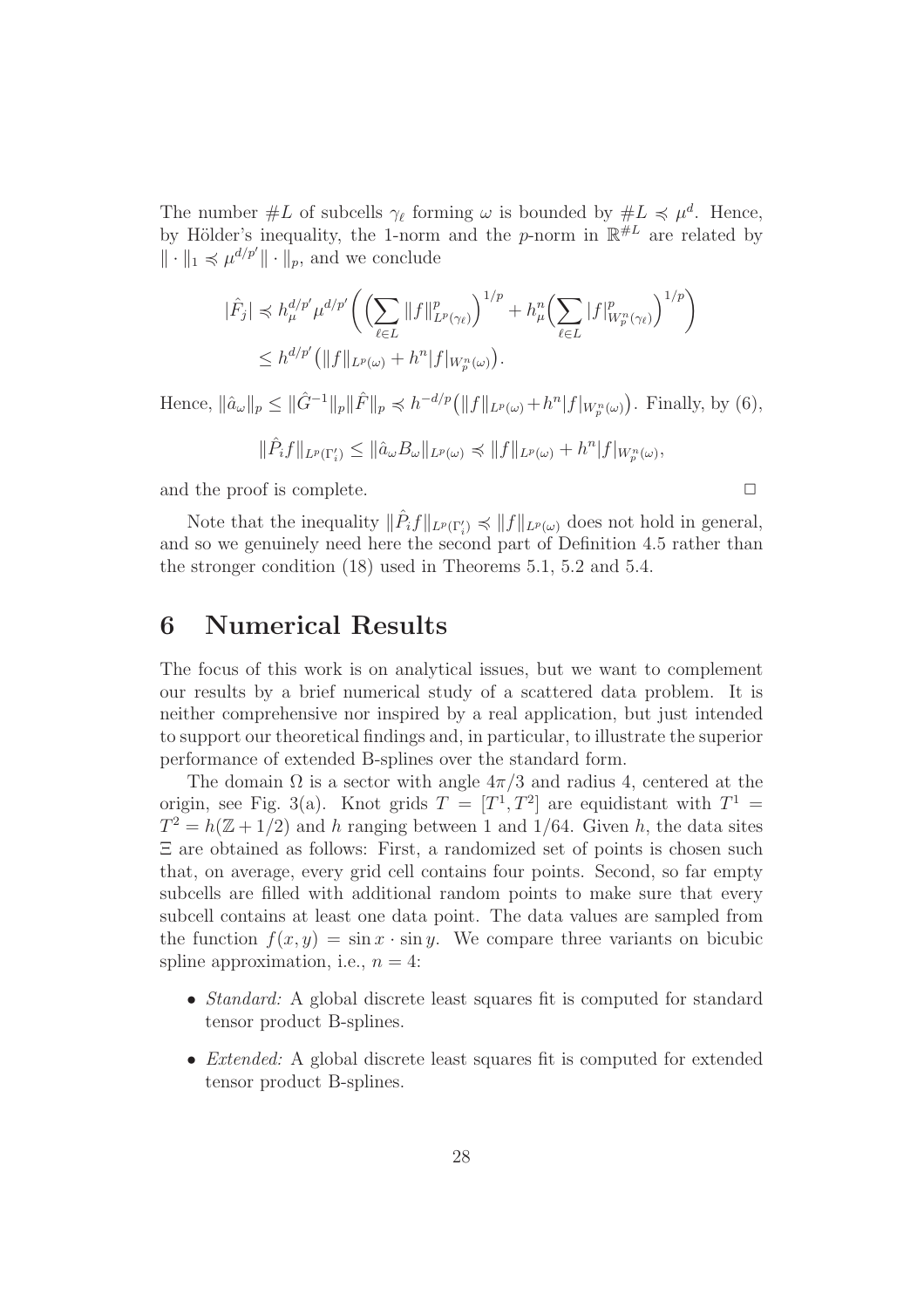

(a) Domain, grid, and data sites for  $h = .5$ (b) Error for two-stage approximation

Figure 3: Model problem for scattered data approximation.

• Two-stage: A two-stage approximation is computed based on a local weighted discrete least squares fit with extended tensor product Bsplines. The parameter  $\mu$ , as introduced in Section 5.3, is set to  $\mu = 2$ , and the local domains  $\omega_i$  according to Definition 4.1 are

$$
\omega_i := \Omega \cap [t_{i^1-6}^1, t_{i^1+8}^1] \times \cdots \times [t_{i^d-6}^d, t_{i^d+8}^d], \quad i \in I_{\Omega}.
$$

Fig. 3(b) shows the error of the two-stage approximation with bicubic EB-splines. Thanks to the stability of the basis, the errors in the interior and near the boundary are of comparable size.

Fig. 4 and Table 1 present numerical results, where the maximum, respectively, mean errors are estimated by evaluation on a fine  $800 \times 800$  grid. The partially large errors of standard B-spline approximation indicate the corruptive effect of straying coefficients of outer B-splines. By contrast, both local and global approximation with extended B-splines show the predicted behavior with the optimal order  $O(h^4)$  of convergence. We note that the results of local and global approximation are so close that they can be hardly distinguished in the plot.

#### References

[1] Robert A. Adams and John J. F. Fournier. Sobolev Spaces, 2nd Edition. Academic Press, 2003.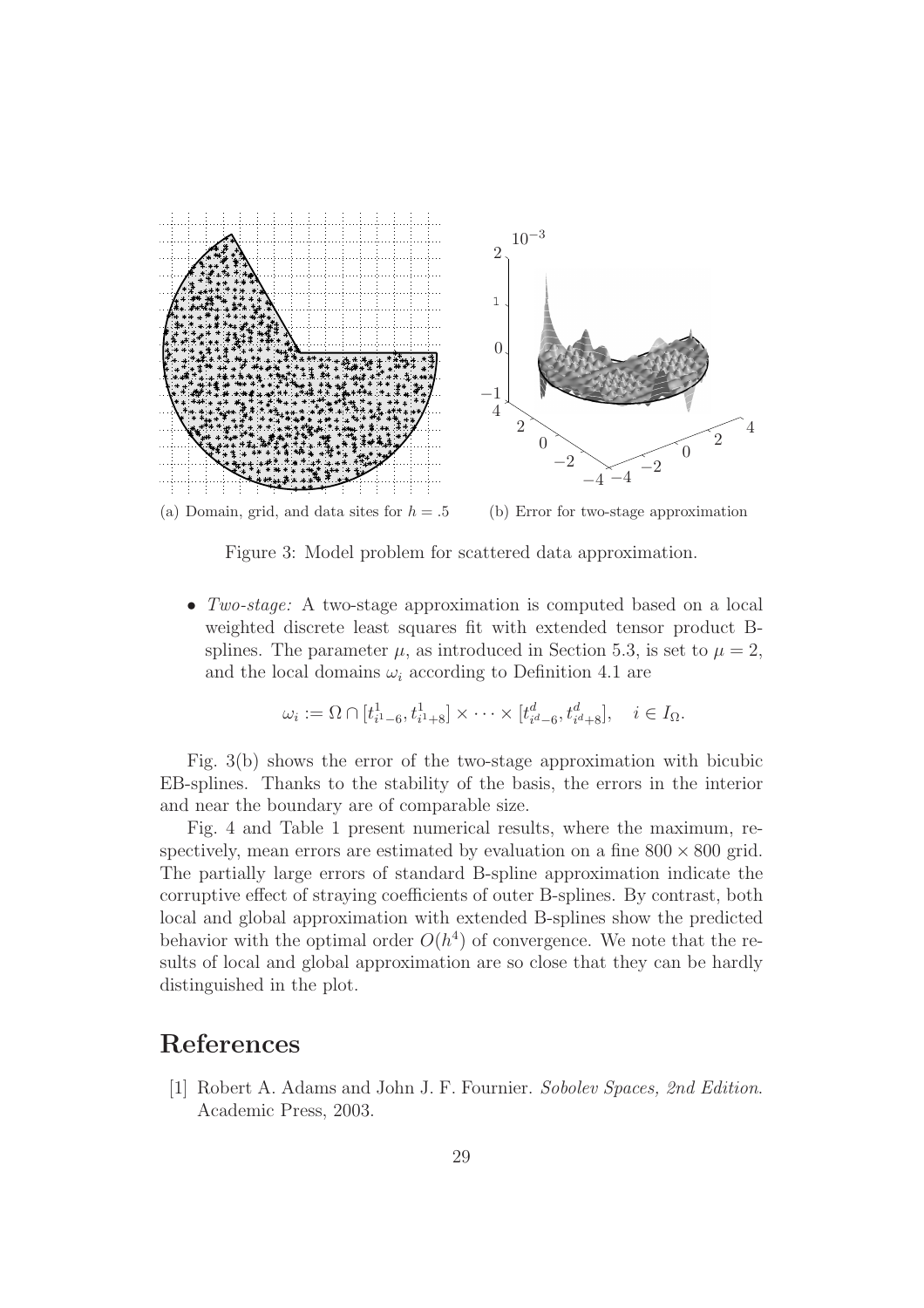

Figure 4: Maximum error of different approximation schemes.

- [2] Carl de Boor. A Practical Guide to Splines. Springer, 1978.
- [3] Susanne C. Brenner and L. Ridgway Scott. The Mathematical Theory of Finite Element Methods. Springer, New York, 2nd edition, 2002.
- [4] Oleg Davydov. On the approximation power of local least squares polynomials. In I. J. Anderson J. Levesley and J. C. Mason, editors, Algorithms for Approximation IV, pages 346–353. University of Huddersfield, UK, 2002.
- [5] Oleg Davydov, Rossana Morandi, and Alessandra Sestini. Local hybrid approximation for scattered data fitting with bivariate splines. Computer Aided Geometric Design, 23(9):703–721, 2006.
- [6] Oleg Davydov, Alessandra Sestini, and Rossana Morandi. Local RBF approximation for scattered data fitting with bivariate splines. In Detlef Mache, József Szabados, and Marcel Bruin, editors, *Trends and Applica*tions in Constructive Approximation, volume 151 of International Series of Numerical Mathematics, pages 91–102. Birkhäuser Basel, 2005.
- [7] Oleg Davydov and Frank Zeilfelder. Scattered data fitting by direct extension of local polynomials to bivariate splines. Adv. Comput. Math., 21(3-4):223–271, 2004.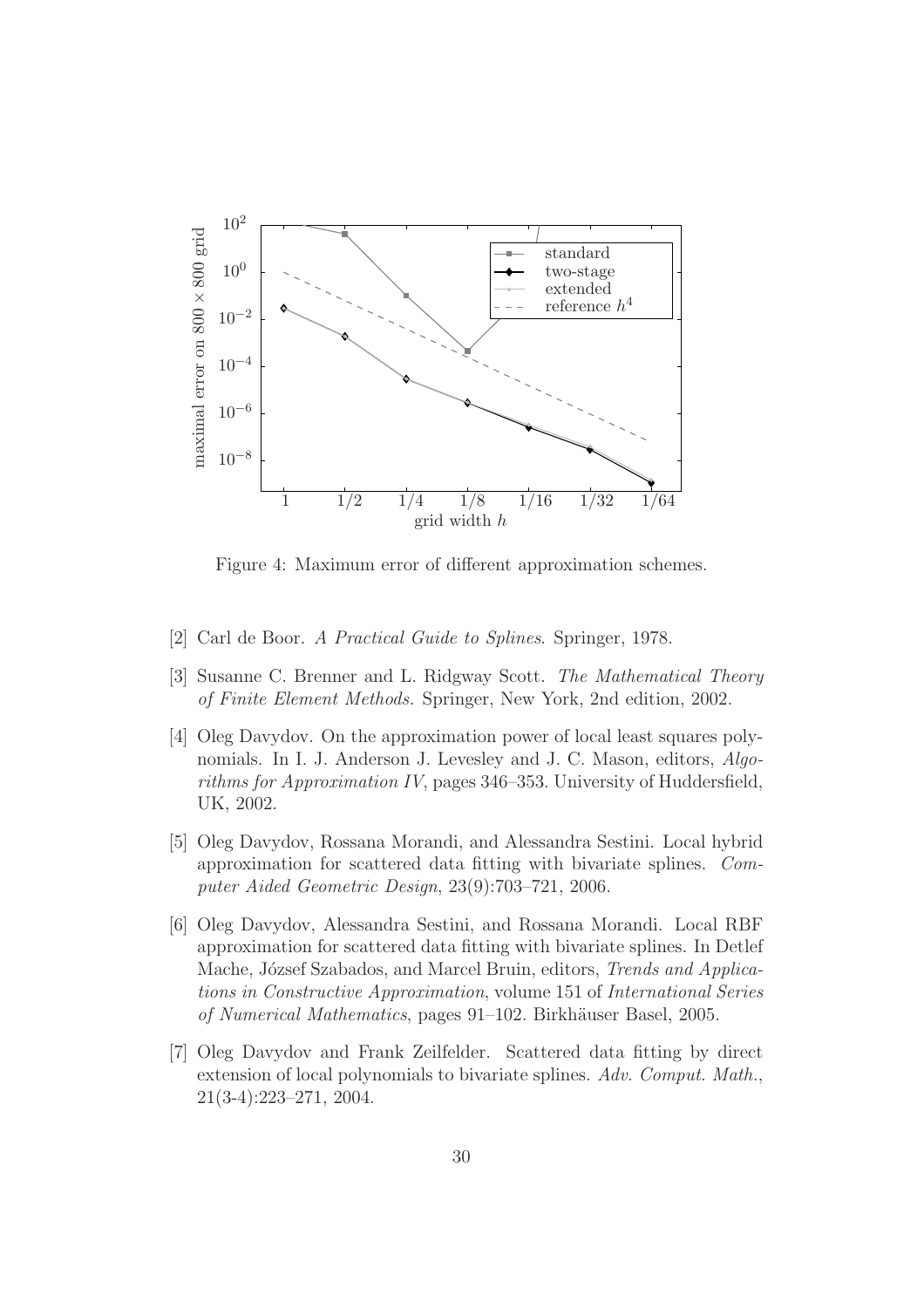|         | Mean error    |           |            |           |      |
|---------|---------------|-----------|------------|-----------|------|
| $\hbar$ | standard      | extended  | <b>ERC</b> | two-stage | ERC  |
| 1       | $9.01E-002$   | 9.56E-004 |            | 9.66E-004 |      |
| 1/2     | 8.13E-003     | 3.95E-005 | 24.2       | 3.95E-005 | 24.5 |
| 1/4     | 5.22E-006     | 1.81E-006 | 21.8       | 1.83E-006 | 21.6 |
| 1/8     | 1.16E-007     | 1.07E-007 | 16.9       | 1.08E-007 | 16.9 |
| 1/16    | 7.16E-007     | 6.47E-009 | 16.5       | 6.49E-009 | 16.6 |
| 1/32    | $7.28E + 009$ | 4.00E-010 | 16.2       | 4.01E-010 | 16.2 |
| 1/64    | $3.62E + 011$ | 2.46E-011 | 16.3       | 2.50E-011 | 16.0 |

Table 1: Mean error and experimental rate of convergence (ERC) of different approximation schemes.

- [8] Paul Dierckx. Curve and surface fitting with splines. Oxford University Press, Inc., New York, NY, USA, 1993.
- [9] David R. Forsey and Richard H. Bartels. Hierarchical B-spline refinement. In SIGGRAPH '88: Proceedings of the 15th annual conference on Computer graphics and interactive techniques, pages 205–212, New York, NY, USA, 1988. ACM.
- [10] Manfred von Golitschek. Norms of projectors onto spaces with riesz bases. J. Comput. Appl. Math., 119(1-2):209–221, 2000.
- [11] Manfred von Golitschek and Larry L. Schumaker. Bounds on projections onto bivariate polynomial spline spaces with stable local basis. Constr. Approx., 18:241–254, 2002.
- [12] Jörg Haber, Frank Zeilfelder, Oleg Davydov, and Hans Peter Seidel. Smooth approximation and rendering of large scattered data sets. In Proceedings of the conference on Visualization '01, VIS '01, pages 341– 348, Washington, DC, USA, 2001. IEEE Computer Society.
- [13] Klaus Höllig. Finite Element Methods with B-Splines. Society for Industrial and Applied Mathematics, Philadelphia, PA, USA, 2003.
- [14] Klaus Höllig and Ulrich Reif. Nonuniform web-splines. *Comput. Aided* Geom. Des., 20(5):277–294, 2003.
- [15] Klaus Höllig, Ulrich Reif, and Joachim Wipper. Weighted extended B-spline approximation of Dirichlet problems. SIAM J. Numer. Anal., 39(2):442–462, 2001.